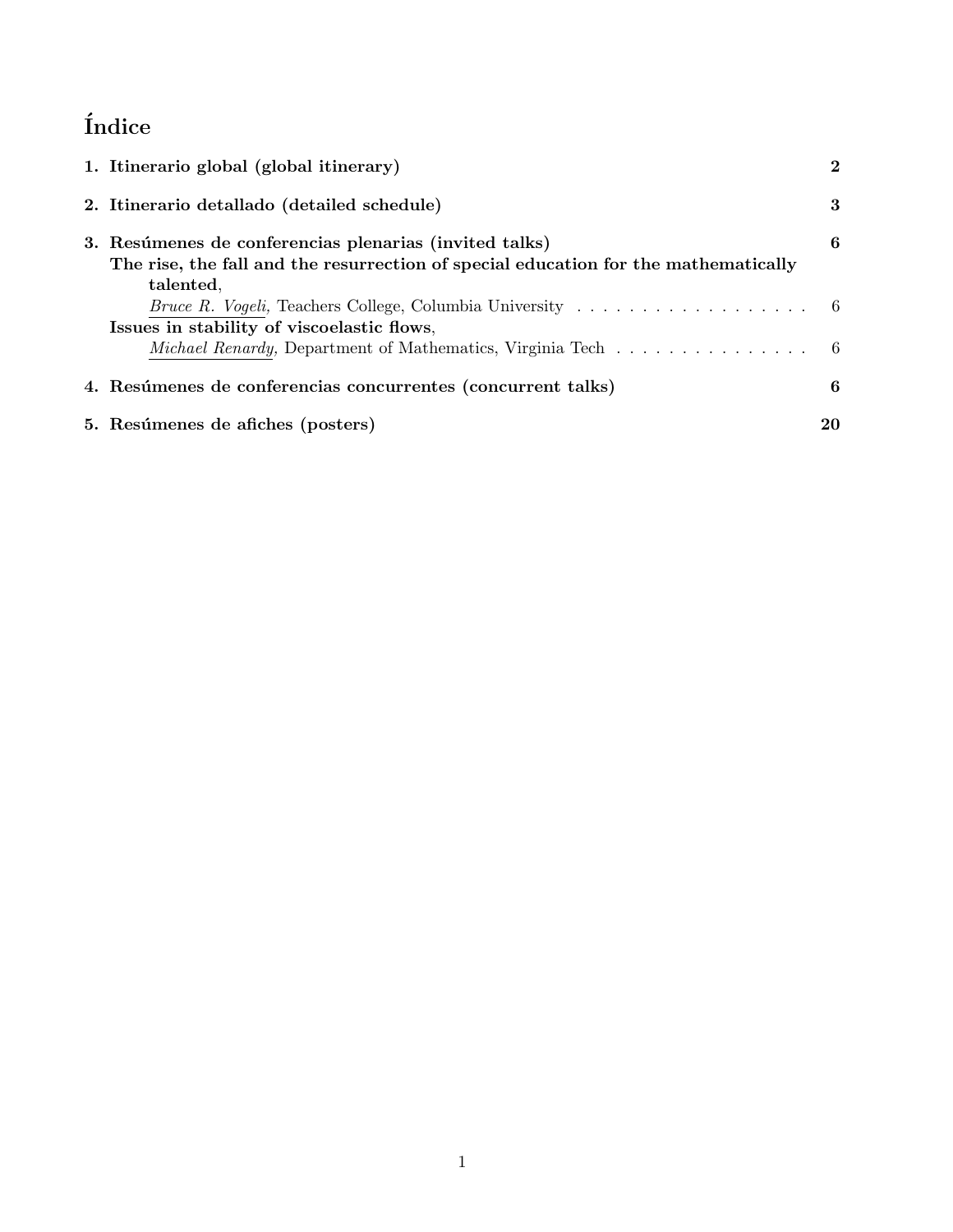# 1. Itinerario global (global itinerary) 1. Itinerario global (global itinerary)

VMC es el vestíbulo del edificio Morales Carrión.<br>MC denota salones en el edificio Morales Carrión. MC denota salones en el edificio Morales Carrión. VMC es el vestíbulo del edificio Morales Carrión. TMC es el teatro del edificio Morales Carrión. TMC es el teatro del edificio Morales Carrión.

|  | Viernes 1 de marzo de 2013 | $MCI11$ MC $111-A$ |               |           |                       | H. Rosario   R. Trespalacios | A. Vélez                                     |                       |                                                       |
|--|----------------------------|--------------------|---------------|-----------|-----------------------|------------------------------|----------------------------------------------|-----------------------|-------------------------------------------------------|
|  |                            |                    |               |           |                       |                              |                                              |                       |                                                       |
|  |                            | MC 110-A           |               |           | Sesiones concurrentes | W. Velázquez                 | P. Negrón   A. Cruz & R. Martínez   G. Zamba |                       | Actividad de confraternización - Lobby Muñiz Souffron |
|  |                            | TMC   VMC   MC 110 |               |           |                       | R. Kvasov                    |                                              |                       |                                                       |
|  |                            |                    | Registro      | Mesas     |                       |                              |                                              |                       |                                                       |
|  |                            |                    |               |           |                       |                              |                                              |                       |                                                       |
|  |                            | Hora               | $5.00 - 6.00$ | 5:00-7:00 |                       | $6:00 - 6:25$                | 6:30-6:55                                    | 7:15-8:15   B. Vogeli | 8:15-9:30                                             |

|                           | <b>MC 111-A</b> |                   |            |              | Sesiones concurrentes<br>Mesas | L. Medina   | F. Castro   | I. Rubio       | R. Ortiz       |                        | Sesiones concurrentes | J. Rivera  | $\overline{K}$ . Rios-Soto | K. Kirkpatrick |           |                               |               |
|---------------------------|-----------------|-------------------|------------|--------------|--------------------------------|-------------|-------------|----------------|----------------|------------------------|-----------------------|------------|----------------------------|----------------|-----------|-------------------------------|---------------|
|                           | <b>MC 111</b>   |                   |            |              |                                | D. Torres   | M. Pérez    | L. Pericchi    | V. Palomino    |                        |                       | M. Delgado | P. Ordóñez                 | R. Aparicio    |           |                               |               |
|                           | MC 110-A        |                   |            |              |                                | E. Orozco   | E. Morales  | D. Bollman     | A. Lecompte    | Almuerzo MC105- MC106A |                       | K. Wang    | H. Anwa                    | S. Nguyen      |           |                               |               |
|                           | <b>MC 110</b>   |                   |            |              |                                | G. Fontánez | I. Koutis   | J. Parapar     | J. Martire     |                        |                       | H. Ortiz   | P. Negrón                  | P. Albin       |           |                               | Sesión Admin. |
| Sábado 2 de marzo de 2013 | VMC             | Registro/Desayuno |            |              |                                |             |             |                |                |                        | Mesas                 |            |                            |                | Afiches   |                               |               |
|                           | TMC             |                   | Bienvenida | M. Renardy   |                                |             |             |                |                |                        |                       |            |                            |                |           | e premiaciones<br>Ceremonia d |               |
|                           | Hora            | 7:00-8:00         | 8:00-9:00  | $9:00-10:00$ | 10:00-12:00                    | 10:00-10:25 | 10:30-10:55 | $1:00 - 11:25$ | $1:30 - 11:55$ | $12:00-1:30$           | 1:30-2:55             | 1:30-1:55  | $2:00 - 2:25$              | $2:30 - 2:55$  | 3:00-4:00 | 4:00-5:00                     | 4:40-5:00     |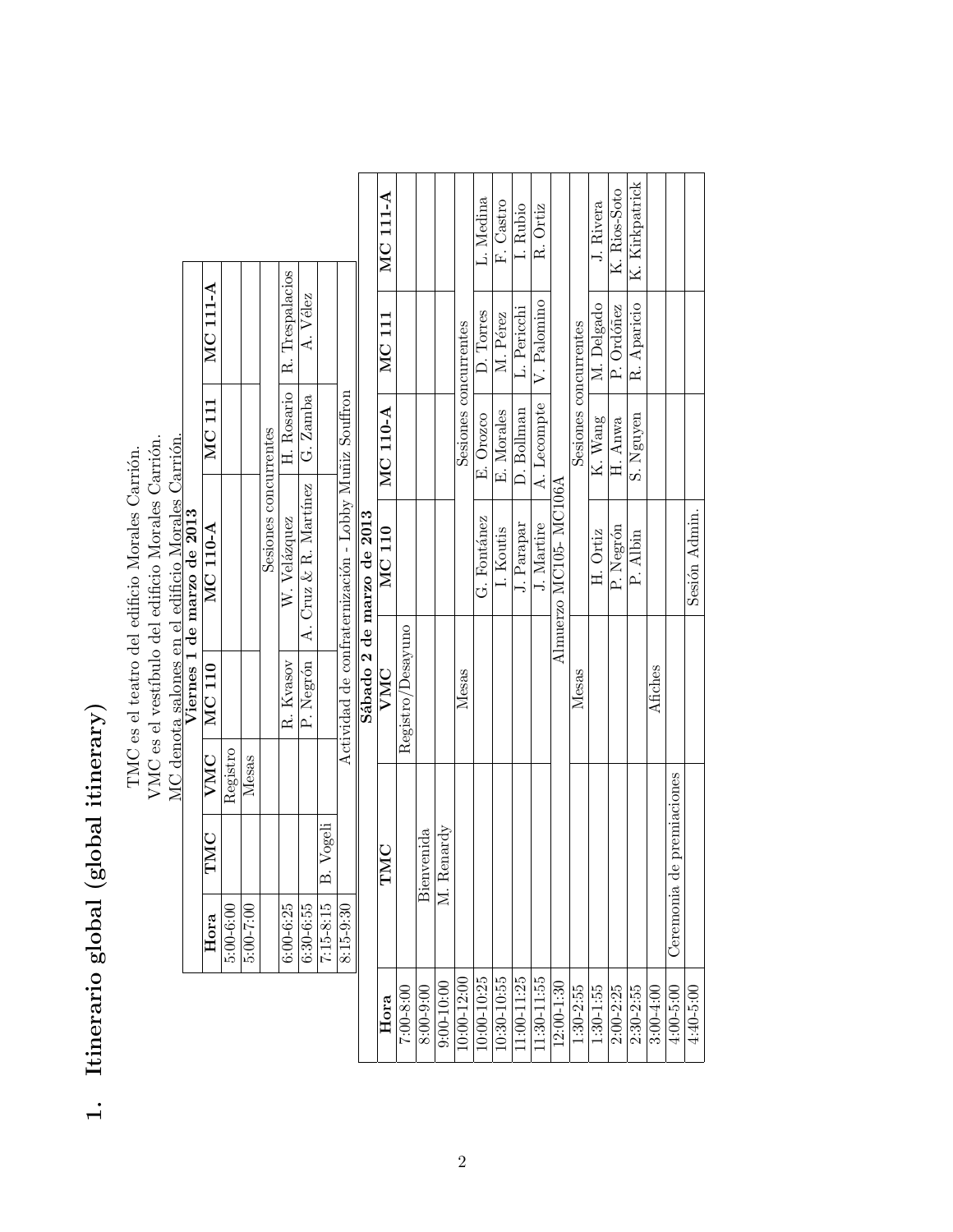# 2. Itinerario detallado (detailed schedule)

|                   | Viernes 1 de marzo de 2013                                      |                                                                          |  |  |  |  |  |
|-------------------|-----------------------------------------------------------------|--------------------------------------------------------------------------|--|--|--|--|--|
| Hora              | Lugar                                                           | Actividad                                                                |  |  |  |  |  |
| 5:00-6:00pm       | <b>VMC</b>                                                      | Registro                                                                 |  |  |  |  |  |
| 5:00-7:00pm       | <b>VMC</b>                                                      | Mesas de auspiciadores                                                   |  |  |  |  |  |
| 6:00-6:25pm       |                                                                 | Conferencias                                                             |  |  |  |  |  |
|                   | MC110                                                           | Finite element modeling of micropolar elastic plates                     |  |  |  |  |  |
|                   |                                                                 | Roman Kvasov y Lev Steinberg                                             |  |  |  |  |  |
|                   | $MC110-A$                                                       | Solución de problemas matemáticos aplicados a la administración de       |  |  |  |  |  |
|                   |                                                                 | empresas integrando el uso de la calculadora gráfica                     |  |  |  |  |  |
|                   |                                                                 | Wanda Velázquez                                                          |  |  |  |  |  |
|                   | MC111                                                           | From math circles to math classrooms                                     |  |  |  |  |  |
|                   |                                                                 | Hector Rosario                                                           |  |  |  |  |  |
|                   | $MC111-A$                                                       | Modelo con retraso y correlación cruzada para predecir la intensidad     |  |  |  |  |  |
|                   |                                                                 | $de\ la\ lluvia\ a\ corto\ plazo$                                        |  |  |  |  |  |
|                   |                                                                 | Roberto C. Trespalacios y Nazario Ramírez Beltrán                        |  |  |  |  |  |
| 6:30-6:55pm       |                                                                 | Conferencias                                                             |  |  |  |  |  |
|                   | MC110                                                           | What is the value of $\lim_{x\to 0^{\circ}} \frac{\sin x}{x}$ ?          |  |  |  |  |  |
|                   |                                                                 |                                                                          |  |  |  |  |  |
|                   | $MC110-A$                                                       | Pablo V. Negrón                                                          |  |  |  |  |  |
|                   | La construcción de las funciones trigonométricas y sus inversas |                                                                          |  |  |  |  |  |
|                   |                                                                 | Angel L. Cruz Delgado y Rafael Martínez Planell                          |  |  |  |  |  |
|                   | MC111                                                           | Why consider biostatistics for graduate studies? Graduate school         |  |  |  |  |  |
|                   |                                                                 | requirements in biostatistics                                            |  |  |  |  |  |
|                   | $MC111-A$                                                       | Gideon Zamba                                                             |  |  |  |  |  |
|                   |                                                                 | On the well-posedness of first order variable exponent Cauchy problems   |  |  |  |  |  |
|                   |                                                                 | with Robin boundary conditions on arbitrary domains                      |  |  |  |  |  |
|                   |                                                                 | Alejandro Vélez-Santiago                                                 |  |  |  |  |  |
| $7:15-8:15$ pm    | <b>TMC</b>                                                      | The rise, the fall and the resurrection of special education             |  |  |  |  |  |
|                   |                                                                 | for the mathematically talented                                          |  |  |  |  |  |
|                   |                                                                 | Bruce R. Vogeli<br>Actividad de confraternización - Lobby Muñiz Souffron |  |  |  |  |  |
| 8:15-9:30pm       |                                                                 |                                                                          |  |  |  |  |  |
|                   |                                                                 | Sábado 2 de marzo de 2013                                                |  |  |  |  |  |
| $7:00-8:00am$     | VMC                                                             | Registro & Desayuno                                                      |  |  |  |  |  |
| 8:00-9:00am       | TMC                                                             | Bienvenida                                                               |  |  |  |  |  |
| $9:00-10:00am$    | TMC                                                             | Issues in stability of viscoelastic flows                                |  |  |  |  |  |
|                   |                                                                 | Michael Renardy                                                          |  |  |  |  |  |
| $10:00-12:00m$    | <b>VMC</b>                                                      | Mesas de auspiciadores                                                   |  |  |  |  |  |
| $10:00 - 10:25am$ |                                                                 | Conferencias                                                             |  |  |  |  |  |
|                   | MC110                                                           | Global sensitivity analysis of optimization problems for ion transport   |  |  |  |  |  |
|                   |                                                                 | Models                                                                   |  |  |  |  |  |
|                   |                                                                 | Guillermo Fontanez y Mariano Marcano                                     |  |  |  |  |  |
|                   | $MC110-A$                                                       | On inverses and square roots in optimal extension fields                 |  |  |  |  |  |
|                   |                                                                 | Dorothy Bollman y Edusmildo Orozco                                       |  |  |  |  |  |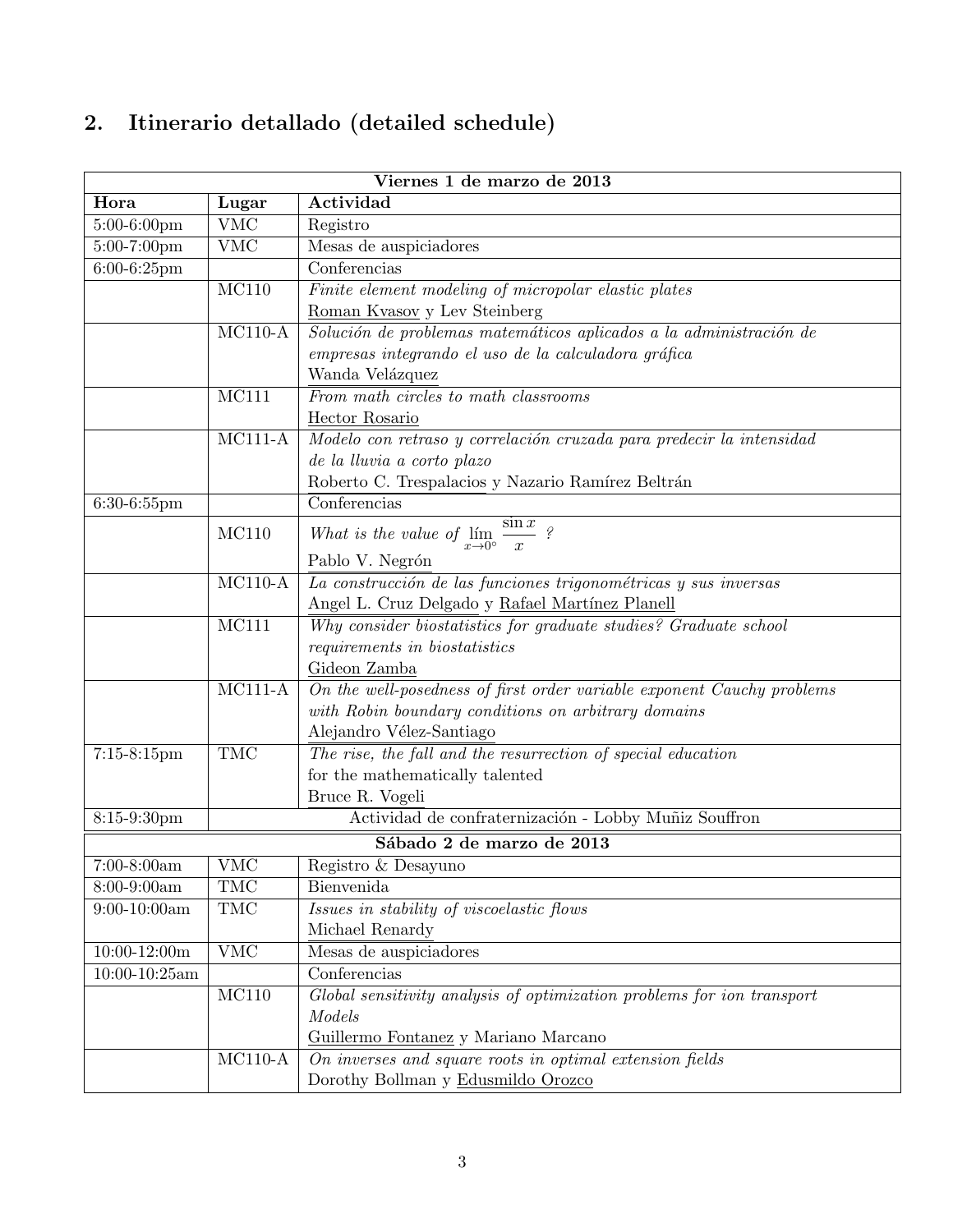| Hora            | Lugar                 | Actividad                                                                                                                |
|-----------------|-----------------------|--------------------------------------------------------------------------------------------------------------------------|
|                 | MC111                 | Forecasting cancer incidence in Puerto Rico using bayesian dynamical                                                     |
|                 |                       | models for panel data                                                                                                    |
|                 |                       | David A. Torres Núñez y Luis Pericchi                                                                                    |
|                 | $MC111-A$             | Asymptotic behavior of the exponential sum of perturbations of                                                           |
|                 |                       | symmetric polynomials                                                                                                    |
|                 |                       | Luis Medina y Francis Castro                                                                                             |
| $10:30-10:55am$ |                       | Conferencias                                                                                                             |
|                 | MC110                 | A fast solver for a class of linear systems                                                                              |
|                 |                       | Ioannis Koutis                                                                                                           |
|                 | $MC110-A$             | An FPGA implementation of finite field multiplication                                                                    |
|                 |                       | Einstein Morales y Dorothy Bollman                                                                                       |
|                 | MC111                 | Changing statistical significance as the amount of information                                                           |
|                 |                       | changes: the adaptive significance level                                                                                 |
|                 |                       | María Eglée Pérez Hernández y Luis Pericchi                                                                              |
|                 | $MC111-A$             | On the calculation of $m_o(n) = \min_{1 \leq i \leq n} \max_{x_i} x_i$ for the equation $\sum_{i=1}^n \frac{1}{x_i} = 1$ |
|                 |                       | in distinct odd or even numbers                                                                                          |
|                 |                       | Francis Castro, Rafael Arce Nazario y Raul Figueroa                                                                      |
| $11:00-11:25am$ |                       | Conferencias                                                                                                             |
|                 | MC110                 | Mathematical model and parallel merge sort algorithms                                                                    |
|                 |                       | Javier E. Parapar Ray                                                                                                    |
|                 | $MC110-A$             | On a family of primitive graphs                                                                                          |
|                 |                       | Bollman, Dorothy y Omar Colón-Reyes                                                                                      |
|                 | MC111                 | Changing testing statistical hypothesis: from fixed statistical                                                          |
|                 |                       | significance to practical significance                                                                                   |
|                 |                       | Luis Pericchi                                                                                                            |
|                 | $MC111-A$             | Exact p-divisibility of exponential sums using the covering method                                                       |
|                 |                       | Ivelisse Rubio Canabal y Francis Castro                                                                                  |
| 11:30-11:55am   |                       | Conferencias                                                                                                             |
|                 | MC110                 | Pipelined algorithm to calculate Gibb's free energy for mutational                                                       |
|                 |                       | robustness                                                                                                               |
|                 |                       | Joseph Martire Rodríguez y Rafael Arce                                                                                   |
|                 | $MC110-A$             | Las clases de residuos en los enteros gaussianos                                                                         |
|                 |                       | Alvaro Lecompte Montes                                                                                                   |
|                 | MC111                 | Análisis Bayesiano de un modelo lineal mixto para medir el impacto del                                                   |
|                 |                       | cambio climático en el rendimiento del frijol para el año 2030 a nivel                                                   |
|                 |                       | mundial                                                                                                                  |
|                 |                       | Velcy Palomino Lescano, Dámaris Santana Morant y Timothy Porch                                                           |
|                 | $MC111-A$             | Factores en la teoría de factorizaciones generalizadas                                                                   |
|                 | Reyes Ortiz-Albino    |                                                                                                                          |
| $12:00-1:30$ pm | Almuerzo MC105-MC106A |                                                                                                                          |
| $2:30-3:55$ pm  | <b>VMC</b>            | Mesas de Auspiciadores                                                                                                   |
| $1:30-1:55$     |                       | Conferencias                                                                                                             |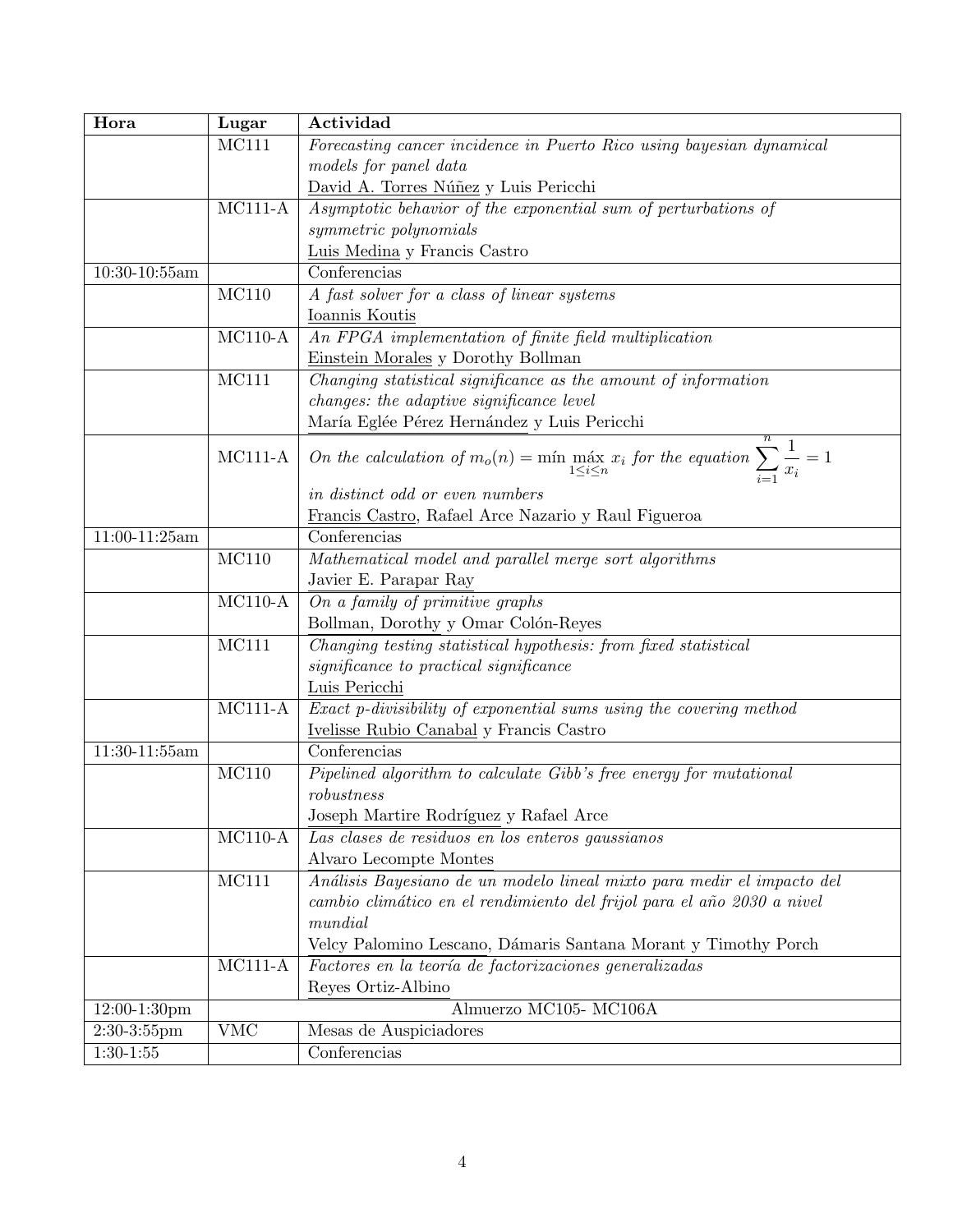| Hora           | Lugar       | Actividad                                                                     |  |  |  |  |  |
|----------------|-------------|-------------------------------------------------------------------------------|--|--|--|--|--|
|                | MC110       | Comparing empirical Bayes and majority logic decoding methods for             |  |  |  |  |  |
|                |             | detecting differential expression in public RNASeq data from Drosophila       |  |  |  |  |  |
|                |             | melanogaster                                                                  |  |  |  |  |  |
|                |             | Roberto Arce Corretjer y Humberto Ortiz-Zuazaga                               |  |  |  |  |  |
|                | $MC110-A$   | About the bound of the $C^*$ exponential length                               |  |  |  |  |  |
|                |             | Kun Wang                                                                      |  |  |  |  |  |
|                | MC111       | APN functions against differential attacks                                    |  |  |  |  |  |
|                |             | Moises Delgado Olortegui                                                      |  |  |  |  |  |
|                | $MC111-A$   | A model for antibiotic-resistant infections with application                  |  |  |  |  |  |
|                |             | of optimal control theory                                                     |  |  |  |  |  |
|                |             | Joaquin Rivera y Wang Shujing                                                 |  |  |  |  |  |
| $2:00-2:25$ pm | MC110       | Computer simulations of wavefronts in drosophila embryos                      |  |  |  |  |  |
|                |             | Pablo V. Negrón                                                               |  |  |  |  |  |
|                | $MC110-A$   | Eigenvalues and expansion of bipartite graphs and their applications          |  |  |  |  |  |
|                |             | Heeralal Janwa y Tom Høholdt                                                  |  |  |  |  |  |
|                | MC111       | Multivariate methods for classifying time series data                         |  |  |  |  |  |
|                |             | Patricia Ordóñez, Tom Armstrong y Tim Oates                                   |  |  |  |  |  |
|                | $MC111-A$   | Competition model between the invasive Sahara Mustard and native              |  |  |  |  |  |
|                |             | plants in the Sonoran Desert                                                  |  |  |  |  |  |
|                |             | Kyle Dahlin, Erika Koenig, Amanda Laubmeier, Austin Wehn y Karen Ríos         |  |  |  |  |  |
| $2:30-2:55$ pm | MC110       | Compactness of relatively isospectral sets of surfaces                        |  |  |  |  |  |
|                |             | Pierre Albin, Clara Aldana y Fréderic Rochon                                  |  |  |  |  |  |
|                | $MC110-A$   | Convergence rates for numerical solutions of Markovian switching stochastic   |  |  |  |  |  |
|                |             | differential equations                                                        |  |  |  |  |  |
|                |             | Son Nguyen y George Yin                                                       |  |  |  |  |  |
|                | MC111       | Using ontologies to improve document classification with transductive support |  |  |  |  |  |
|                |             | $vector\ machines$                                                            |  |  |  |  |  |
|                |             | Roxana Karen Aparicio Carrasco y                                              |  |  |  |  |  |
|                |             | Edgar Acuña Fernandez                                                         |  |  |  |  |  |
|                | $MC111 - A$ | Bose-Einstein condensation, the nonlinear Schrodinger equation, and a central |  |  |  |  |  |
|                |             | limit theorem                                                                 |  |  |  |  |  |
|                |             | Kay Kirkpatrick                                                               |  |  |  |  |  |
| $3:00-4:00$ pm | <b>VMC</b>  | Afiches                                                                       |  |  |  |  |  |
| $4:00-5:00$ pm | <b>TMC</b>  | Ceremonia de premiaciones                                                     |  |  |  |  |  |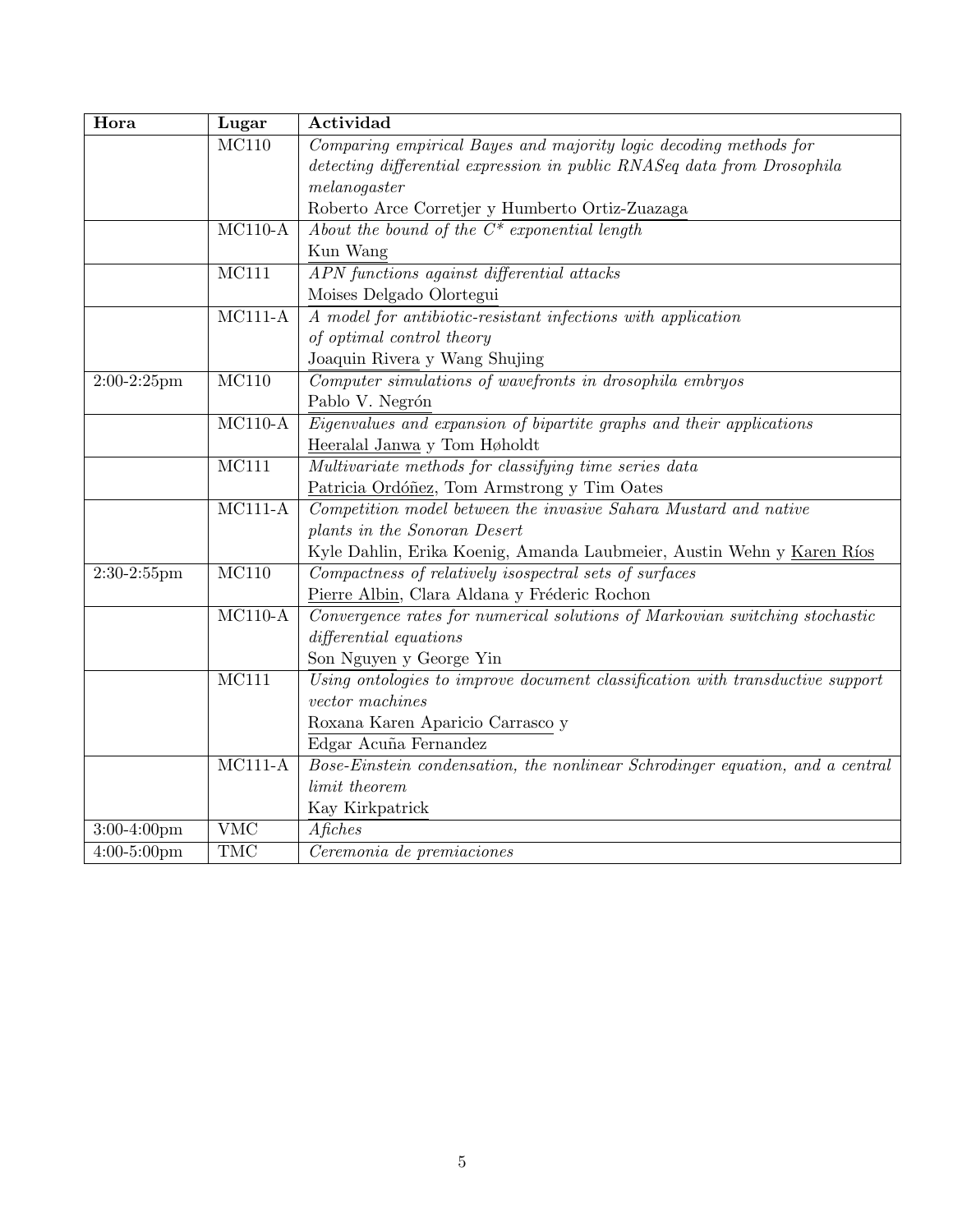### 3. Resúmenes de conferencias plenarias (invited talks)

### The rise, the fall and the resurrection of special education for the mathematically talented

Bruce R. Vogeli, Teachers College, Columbia University

Although special educational programs that include mathematics have occurred infrequently since classical times, serious concern for the mathematically talented has been confined to the past 100 years. Programs for the talented appeared first in Hungary, then in the Soviet Union, and finally in the United States and elsewhere. During the past two decades, concern for average performance evident in No Child Left Behind legislation in the US–as well as TIMMS, PISA and Post-16 studies abroad–have directed attention away from gifted education. I will address the revival of interest in mathematics education for the talented, both its causes and potential future trends. Keywords: talented students, mathematics education

### Issues in stability of viscoelastic flows

Michael Renardy, Department of Mathematics, Virginia Tech

It is not known whether stability of viscoelastic flows can be inferred from the spectrum of the linearization. This talk will review recent results on rigorous stability criteria which are based on combining spectral information with short wave asymptotics. The methods used in the proof build on techniques developed for the Euler equations.

Keywords: viscoelastic flows, stability

### 4. Resúmenes de conferencias concurrentes (concurrent talks)

### On the well-posedness of first order variable exponent Cauchy problems with Robin boundary conditions on arbitrary domains

Alejandro Vélez-Santiago, Department of Mathematics, University of Puerto Rico, Humacao campus

We define the notion of relative capacity of variable exponent type, referred here as the relative  $p(\cdot)$ -capacity, and use this approach to obtain a necessary and sufficient condition for the well-posedness of the corresponding parabolic boundary value problems involving the  $p(\cdot)$ -Laplace operator and Robin boundary conditions on arbitrary domains.

**Keywords:** Relative  $p(\cdot)$ -capacity,  $W^{1,p(\cdot)}$ -Extension domains, d-Ahlfors measures, Cap<sub>p(·),Ω</sub>-admissible measures, First order variable exponent Cauchy problem, Robin boundary conditions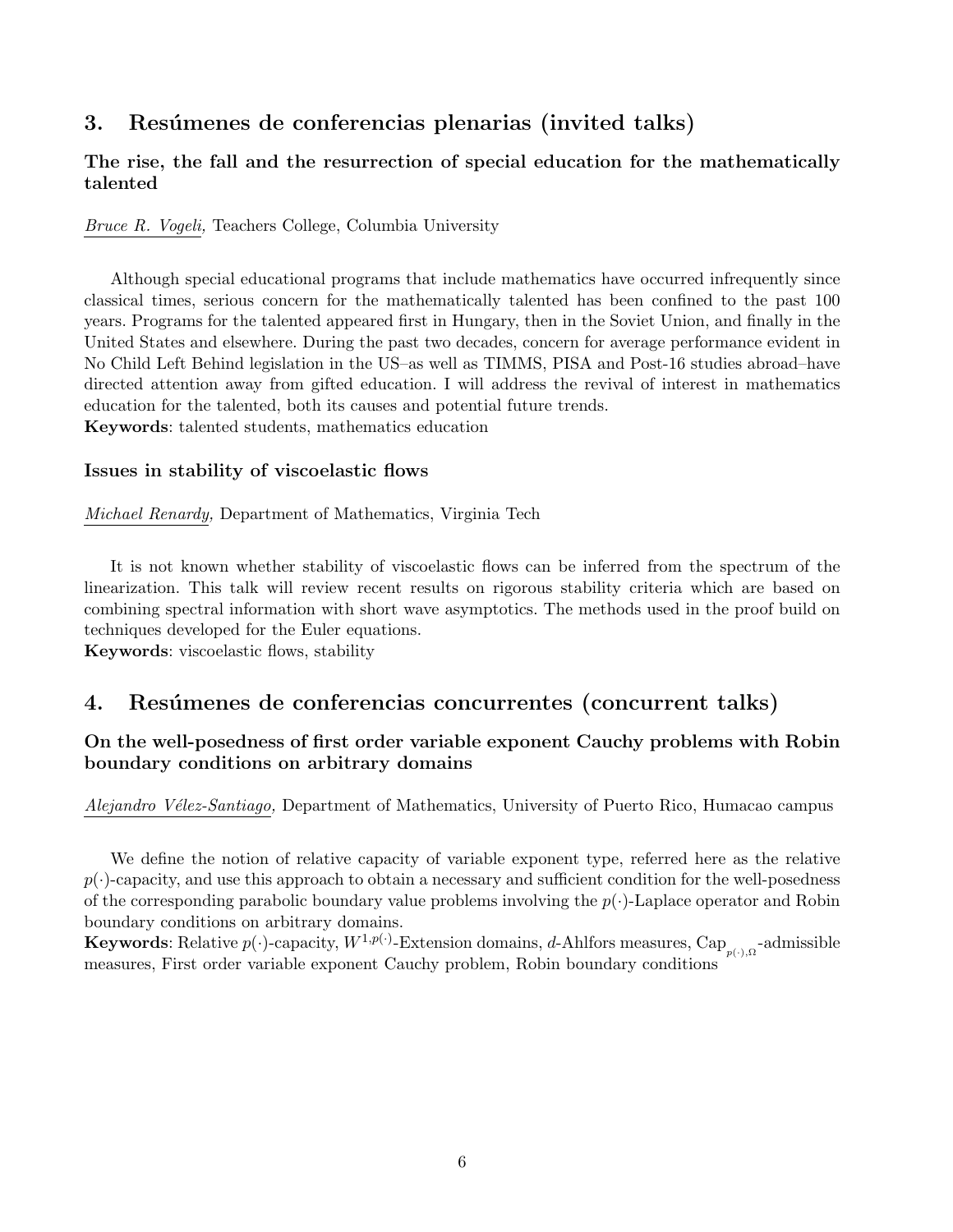### Las clases de residuos en los enteros gaussianos

Alvaro Lecompte Montes, Matemáticas y Ciencias Aplicadas, Universidad Interamericana, Recinto de San Germán

Los enteros gaussianos o enteros complejos comparten algunas de las características de los enteros: tienen algoritmo de división, algoritmo de Euclides, primos y factorización única en primos. Los primos en particular resultan útiles para caracterizar las triplas pitagóricas, las cuales fueron nuestra primera razón para examinar estos números. Un estudio más detallado llevó a la pregunta de cuan diferentes son las clases de residuos gaussianos de las clases de residuos en los enteros. Además, también nos preguntamos si podemos extender los análogos de la función Phi de Euler y del Pequeño Teorema de Fermat a estos números. La respuesta positiva a estas preguntas así como métodos efectivos de cálculo que son adaptaciones de los conocidos para los números enteros nos lleva proponer su utilización para claves criptográficas similares a RSA y a comparar estos métodos de encriptación con los basados en los enteros.

Keywords: Números, Álgebra, Criptografía

### La construcción de las funciones trigonométricas y sus inversas

Angel L. Cruz Delgado, Departamento de Ciencias Matemáticas, Universidad de Puerto Rico-Mayagüez Rafael Martínez Planell, Departamento de Ciencias Matemáticas, Universidad de Puerto Rico-Mayagüez

Usamos la teoría APOS para estudiar la construcción de los conceptos de las funciones seno, coseno y sus inversas desde la perspectiva del círculo unitario. Proponemos una serie de construcciones que un estudiante debe poder hacer para alcanzar un dominio a nivel de proceso u objeto de estas funciones. Esta conjetura se pone a prueba usando entrevistas semidirigidas con un grupo de 11 estudiantes subgraduados. Análisis de las entrevistas sugiere que un pequeño grupo de estas construcciones básicas ayuda a explicar las dificultades observadas por los estudiantes y requiere énfasis especial durante la enseñanza.

### Forecasting cancer incidence in Puerto Rico using bayesian dynamical models for panel data

David A. Torres Núñez, Instituto de Estadisticas y Sistemas Computadorizados de la Información, Universidad de Puerto Rico Rio Piedras Luis Pericchi, Departamento de Matemáticas, Universidad de Puerto Rico Rio Piedras

Projections of cancer incidence and mortality provide a valuable indication of the current and future situation of cancer in Puerto Rico. These are invaluable inputs for planning and decision making, and assist in the efficient allocation of resources to meet the future needs for the prevention, detection, and treatment of cancer. We estimate the present incidence and predict the future (2014) of incidence for the top cancer tumor types in Puerto Rico (PR), by gender, age group and primary cancer site, to design public policy. Incidence data from Puerto Rico Central Cancer Registry were obtained for the years 1985 to 2009. The dynamic autoregressive models used in modern epidemiology are function of ageperiod-cohort (APC). Robust priors were fitted using Bayesian methods. We use model selection using the Deviance Information Criteria (DIC) to compare APC models with Age-period (AP), Age-cohort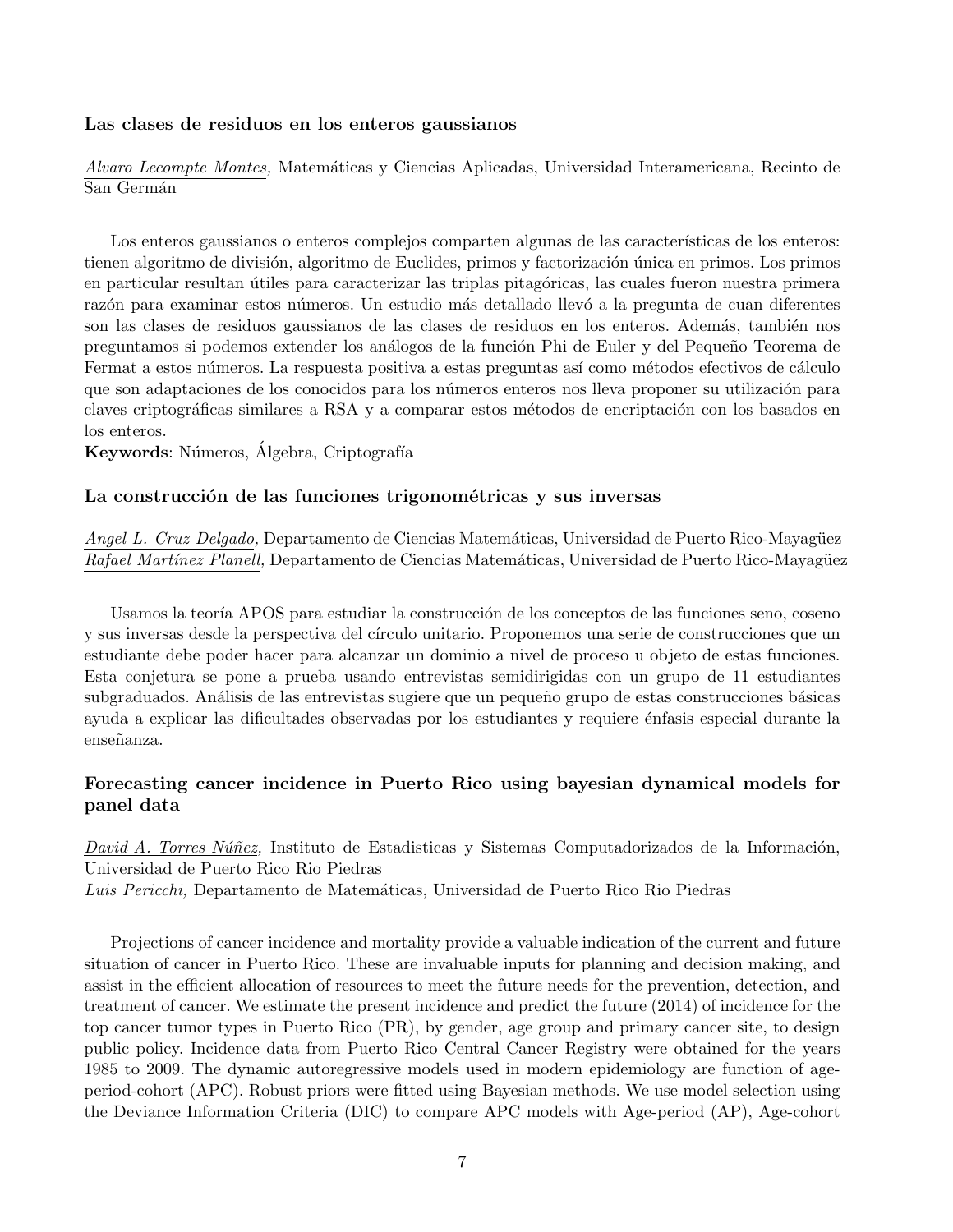(AC) and Period-cohort (PC) models. The model produces point estimations as well as probability intervals for 2001 and 2014 by gender and five (5) years age bands. We analyzed the fifteen (15) most important tumors types, including colon, lung and bronchus, breast in situ and malignant, and prostate among others. We introduce a novel robust and stable prior, the autoregressive variance, the scaled beta prior of the second kind (Beta2 prior). We found that this leads to a stable convergence of the model at the Markov Chain Monte Carlo (MCMC) implementation.

Keywords: Bayesian Models, Panel Data, Cancer Incidence, Epidemiology

### On a family of primitive graphs

Dorothy Bollman, Department of Mathematical Sciences, UPR-Mayagüez Omar Colón-Reyes, Department of Mathematical Sciences, UPR-Mayagüez

A primitive graph is a directed graph G for which there exists a positive integer k such that for any two vertices u and v there exists a walk of length k from u to v. The smallest such k is called the exponent of G. Currently there is no known formula for the exponent of a general primitive graph. In this work we consider primitive graphs consisting of sequences of cycles where any two adjacent cycles have exactly one vertex in common. We give an upper bound for any such graph. We conjecture that this bound is also a lower bound and we discuss various approaches toward proving this conjecture. Keywords: Discrete Dynamical Systems, Primitive Graphs, Transients

### On inverses and square roots in optimal extension fields

Dorothy Bollman, Department of Mathematical Sciences, University of Puerto Rico at Mayagüez Edusmildo Orozco, Department of Computer Sciences, University of Puerto Rico at Río Piedras

The choice of an optimal extension field (OEF) is especially attractive for use in elliptic curve cryptography due to the simplicity of the arithmetic operations, especially multiplication, which can be expressed in terms of the so called Mastrovito matrix. The aim of this work is to exploit the potential of the hankel structure of the Mastrovito matrix to develop more efficient algorithms, compared to methods that do not exploit such structure, for finding inverses and square roots in OEFs. Keywords: Optimal extension fields, Mastrovito matrix, finite field inverse, finite field square root

### An FPGA implementation of finite field multiplication

Einstein Morales, Department of Mathematical Sciences, University of Puerto Rico at Mayagüez Dorothy Bollman, Department of Mathematical Sciences, University of Puerto Rico at Mayagüez

We develop a fast algorithm for multiplication in the optimal extension field  $GF(239^{17})$  that optimizes parallelization, as well as modular arithmetic in the ground field  $GF(239)$ . We describe an implementation of this algorithm on field programmable gate arrays (FPGAs). Experimental results show that our algorithm outperforms implementations of two other well known algorithms, MSE and LSE, in both time and area.

Keywords: Optimal Extension Field, Finite Field Multiplication, FPGA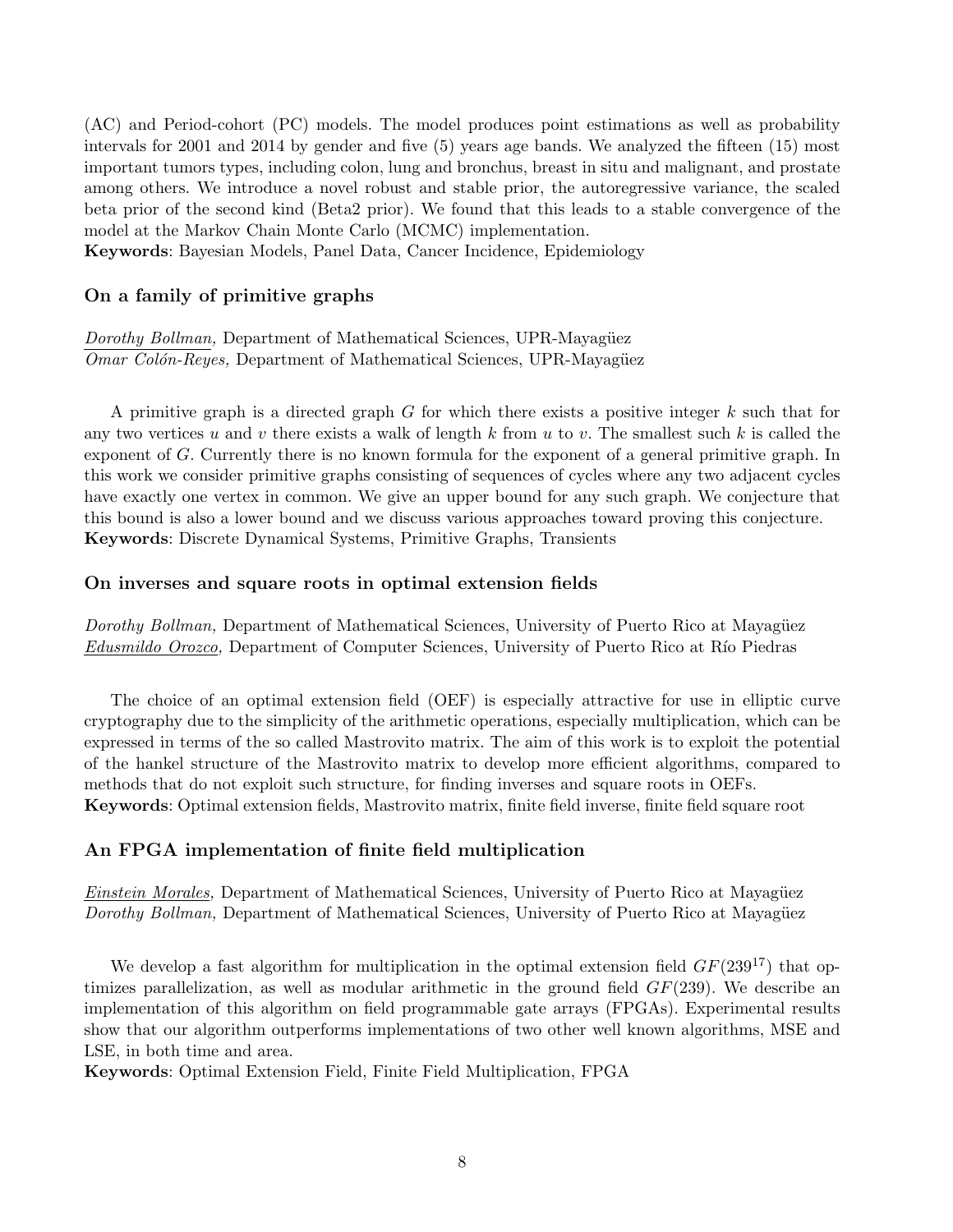On the calculation of  $m_o(n) = \min \max_{1 \leq i \leq n} x_i$  for the equation  $\sum_{i=1}^n$  $i=1$ 1  $x_i$  $= 1$  in distinct odd

### or even numbers

Francis Castro, Departamento de Matemáticas, Universidad de Puerto Rico, Río Piedras Rafael Arce Nazario, Departamento de Ciencias de Cómputos, Universidad de Puerto Rico, Río Piedras Raul Figueroa, Departamento de Matemáticas, Universidad de Puerto Rico, Río Piedras

In this note we combine theoretical results and computer search to obtain

- $m_o(n) = \min_{1 \leq i \leq n} \max_{i} x_i$ , where the minimum is taken over all sets  $\{x_i\}$  satisfying the equation  $\sum_{n=1}^{\infty}$ 1
	- $i=1$  $\frac{1}{x_i} = 1$  in distinct odd numbers when  $13 \leq n \leq 41$ .
- $m_e(n) = \min_{1 \leq i \leq n} \max_{i} x_i$ , where the minimum is taken over all sets  $\{x_i\}$  satisfying the equation

$$
\sum_{i=1}^{n} \frac{1}{x_i} = 1
$$
 in distinct even numbers when  $3 \le n \le 29$ .

Also, we compute lím inf  $\frac{x_n}{x_n}$  $\frac{m}{x_{n-k}}$  for fixed k. Keywords: Egyptian Fractions, Units Fractions

### Why consider biostatistics for graduate studies? Graduate school requirements in biostatistics

Gideon Zamba, Department of Biostatistics, The University of Iowa

This talk provides an exposure to the fields of Statistics and Biostatistics, and the window of opportunities they present to young mathematicians. The presentation further elaborates on Biostatistics and advises about the mathematical and computational pre-requisites for Masters' and PhD degrees in Biostatistics. This talk is not technical but provides examples where theoretical thinking is required. Keywords: Biostatistics, Graduate Studies

### Global sensitivity analysis of optimization problems for ion transport models

Guillermo Fontanez, Departamento de Matematicas, UPR Rio Piedras Mariano Marcano, Departamento de Ciencias de Computos, UPR Rio Piedras

We evaluate the performance of global sensitivity analysis methods in the context of two optimization problems. First, we intend to maximize an efficiency function for sodium transport across a whole cell under reasonable physiological constraints. We make use of the Monte Carlo Filtering and Regionalized Sensitivity Analysis technique to identify desirable realizations of the model and select parameters that are most influential in order to reduce the parameter space by fixing the values of the least influential parameters. The second model is that of a potassium chloride cotransporter. We intend to estimate transport rate parameters to fit the model to experimental data. The Morris method is used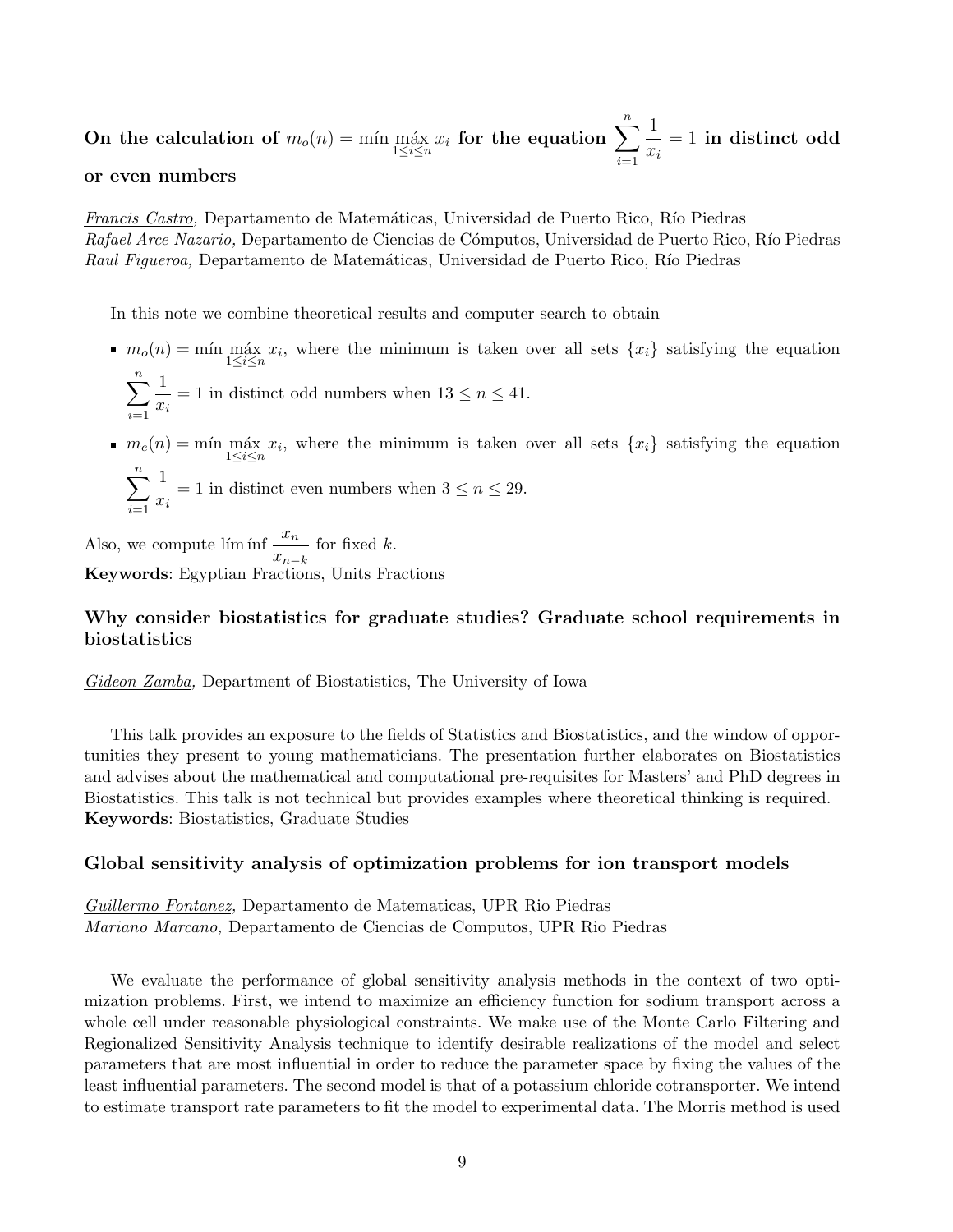to organize parameters by importance, where the sensitivity measures are computed as the expected values of the changes in the model output by small variations in each parameter. Also, a statistically robust alternative form of computing the sensitivity measures is provided. By fixing the least influential parameters we reduce the dimension of the parameter space and the size of the optimization problem. Keywords: Optimization, Global Sensitivity Analysis, Ion Transport Models

### From math circles to math classrooms

Hector Rosario, Department of Mathematical Sciences, Universidad de Puerto Rico, Mayagüez Campus

This article addresses the importance for teachers to incorporate logic and mathematical puzzles into their lessons: a key element in math circles. The excitement and motivation these problems create help to develop deductive reasoning skills and sense making. Besides, they can serve as catalysts to understanding the concept of proof.

Keywords: math circles, education, concept of proof, puzzles

### Eigenvalues and expansion of bipartite graphs and their applications

Heeralal Janwa, Department of Mathematics, University of Puerto Rico-Rio Piedras Tom Høholdt, Department of Mathematics, Technical University of Denmark

We will present a survey of our joint work with Tom Hoeholdt. We will present a lower bounds on the largest and second largest eigenvalue of the adjacency matrix of bipartite graphs and give necessary and sufficient conditions for equality. We also will give several examples of classes that are optimal with respect to the bounds. In particular we determine the expansion parameters of the BIBD graphs and show that they yield optimal expander graphs and also bipartite Ramanujan graphs. Another result is that BIBD-graphs are characterized by their eigenvalues. Finally we present an improved version of the expander mixing lemma, and derive an improved bound on the expansion coefficient of (c,d)-regular bipartite graphs and compare that with our earlier bound, and a classical bound. We show that the bipartite graphs derived from several classical combinatorial configurations yield optimal or excellent expander graphs. We will demonstrate that this result, in turn, combined with our expansion bound, leads to a theoretical explanation of the good performance of some classes of LDPC codes that have been constructed so far, and of some additional ones that we now propose.

### Comparing empirical Bayes and majority logic decoding methods for detecting differential expression in public RNASeq data from Drosophila melanogaster

Roberto Arce Corretjer, Department of Computer Science, University of Puerto Rico, Rio Piedras Campus

Humberto Ortiz-Zuazaga, Department of Computer Science, University of Puerto Rico, Rio Piedras Campus

The genome of an individual organism is constant, but different genes express at different times. Finding differences in gene expression is the first step to understand the biological process of growth or the progression of diseases. Biological systems are notoriously noisy and gene expression data can have millions of different measurements. In this case, we want to find the differences between the differentially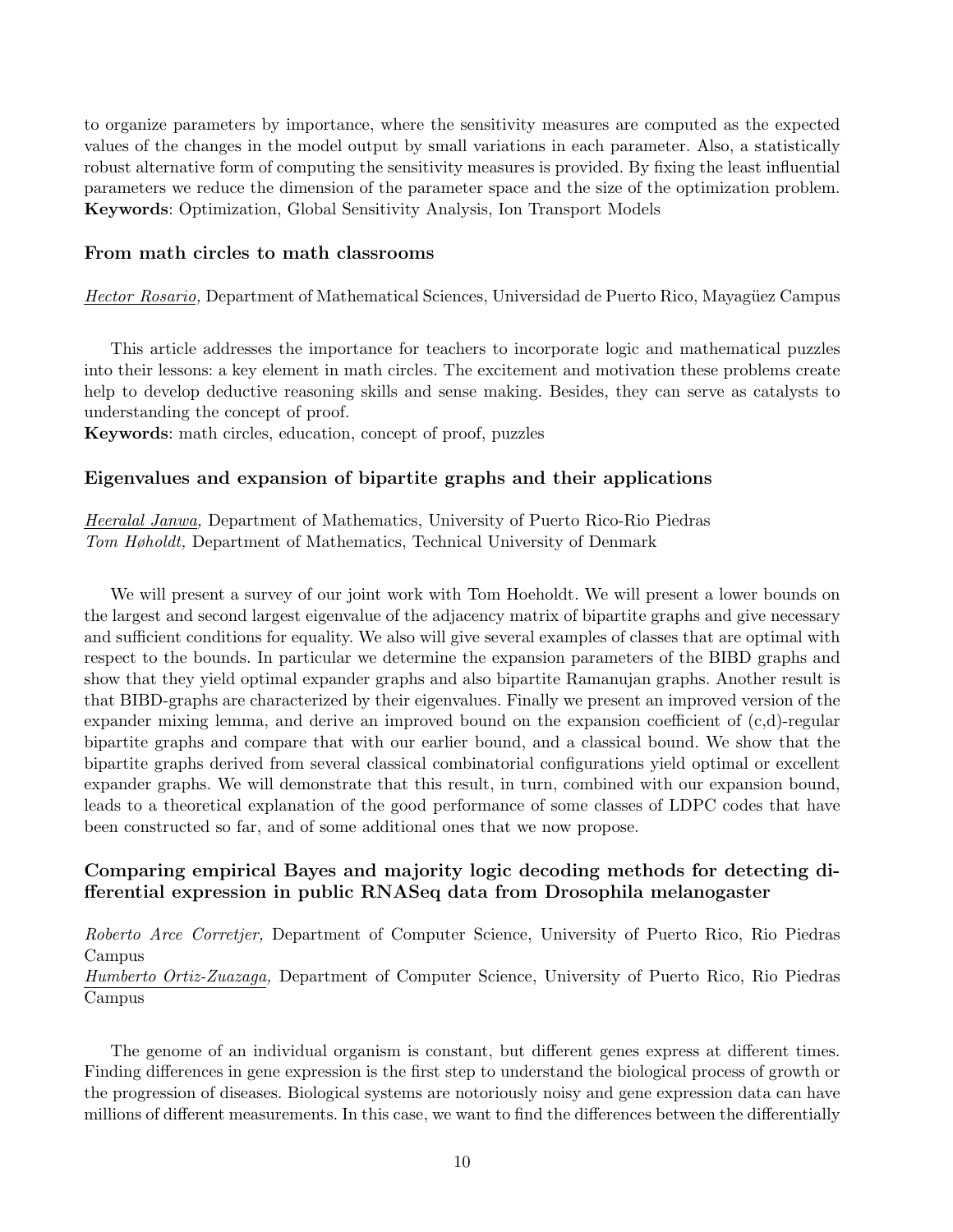expressed genes of fruit flies at certain periods of their lives using the information of the abundance of RNA sequences (RNASeq data) obtained from the ReCount database. Because RNASeq data continues to grow at exponential rates, we need to devise more efficient methods to analyze it. To approach this problem, we used two methods in the statistical programming language R. The traditional method consists of using an Empirical Bayesian method, with which we found 12,148 differentially expressed genes in four developmental stages of Drosophila melanogaster. As a more efficient method, we propose a discrete method called Majority Logic Decoding, adapted from the analysis of micro arrays, in which we were able to find 12,914 differentially expressed genes. We will present a summary of the differences in the genes selected by each method.

Keywords: bioinformatics, RNASeq, development, discrete methods

### A fast solver for a class of linear systems

Ioannis Koutis, Department of Computer Science, University of Puerto Rico - Rio Piedras

The solution of linear systems is a problem of fundamental theoretical importance but also one with a myriad of applications in numerical mathematics, engineering and science. Linear systems that are generated by real-world applications frequently fall into special classes. Recent research led to a fast algorithm for solving symmetric diagonally dominant(SDD) linear systems. We give an overview of this solver and survey the underlying notions and tools from algebra, probability and graph algorithms. We also discuss some of the many and diverse applications of SDD solvers. Acknowledgements: joint work with Gary Miller and Richard Peng Keywords: graph algorithms, linear systems

### Exact p-divisibility of exponential sums using the covering method

Ivelisse Rubio Canabal, Departamento de Ciencias de Cómputos, Universidad de Puerto Rico, Río Piedras

Francis Castro, Departamento de Matemáticas, Universidad de Puerto Rico, Río Piedras

The p-divisibility of exponential sums of polynomials over finite fields has been used in applications to coding theory and cryptography and their methods also can be applied to compute bounds for value sets of polynomials. If one can compute the exact p-divisibility of an exponential sum associated to a system of polynomial equations over a finite field, one guarantees that the system is solvable.

In general, the methods to compute  $p$ -divisibility of exponential sums are non-elementary. In this talk we present an elementary combinatorial method (the covering method) that can be used to compute exact p-divisibility of exponential sums over a prime field. This method unifies and sometimes improves previously known results of Ax-Katz, Moreno-Moreno, Adolphson-Sperber, and Cao-Sun. Keywords: p-divisibility, exponential sums, finite fields, covering method

### Mathematical model and parallel merge sort algorithms

Javier E. Parapar Ray, Ciencias y tecnología, Universidad Metropolitana

Parallel computing is an area currently revisited due to the easy access to fast and inexpensive computing systems and the emerging new commercial computing platforms such as Amazon EC2. This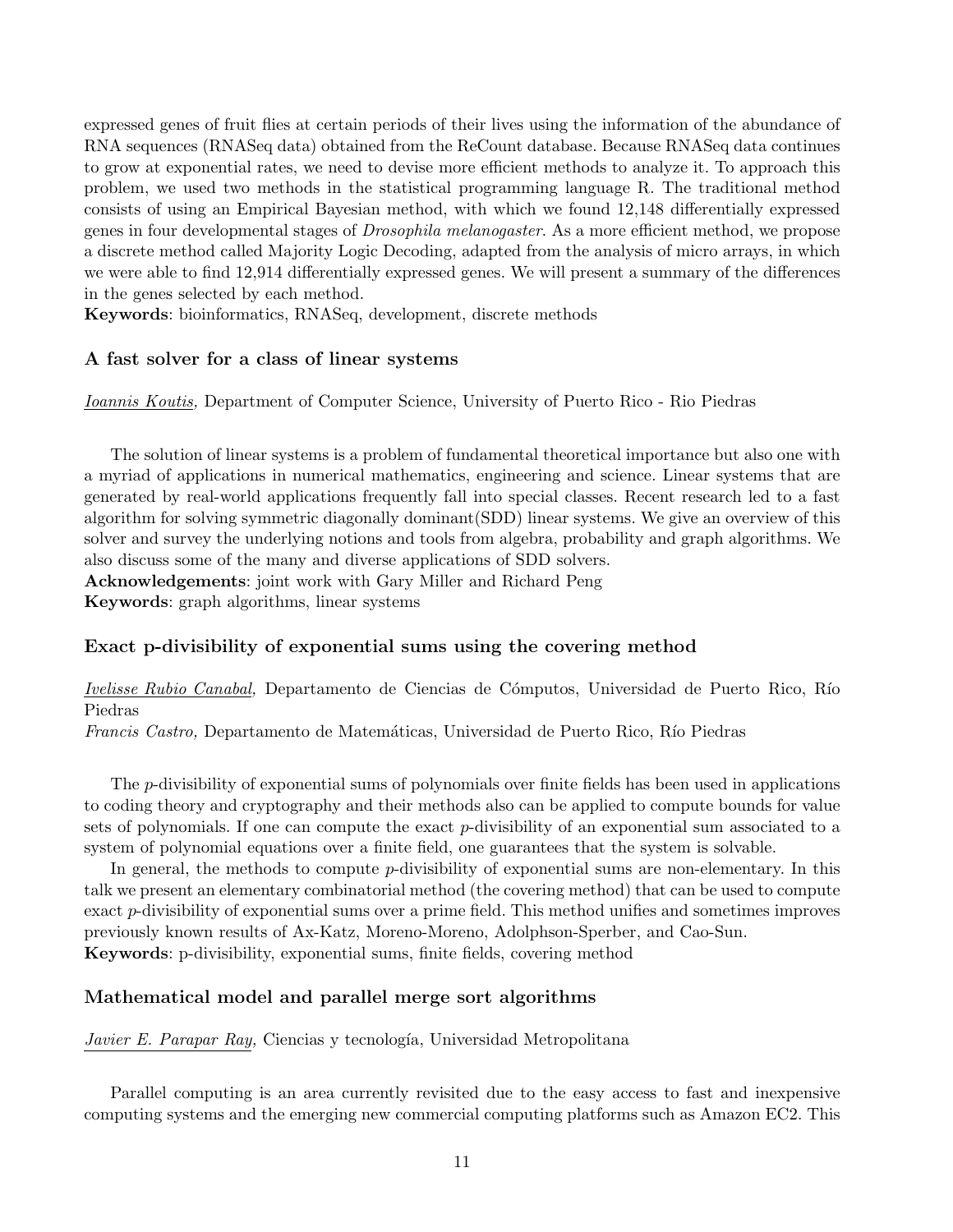platform gives the increased opportunity to use parallel algorithms. Sorting parallel algorithms as Quick Sort, Merge Sort, and Inception sort are frequently used in many parallel applications. Parallel Merger Sort has been studied in parallel computation but it has been used in a common way distribution using a half partition strategy  $(n/2)$ . This research developed a new technique to distribute the job in a considerable reduced number of processors. A mathematical model for the run-time was developed including computation cost. This model was used to create a method to get the right balance between run-time vs numbers of processors. This model allows to determine the number of processors needed to perform the job efficiently and at a low cost.

Acknowledgements: Dr. Luis de la Torre

Keywords: Parallel Merge Sort, Algorithm, Computer Science

### A Model for antibiotic-resistant infections with application of optimal control theory

Joaquin Rivera, Departamento de Matemáticas, Universidad de Puerto Rico en Humacao Wang Shujing, Department of Mathematics, Colgate University

Healthcare associated infections caused by medical-facility-borne antibiotic-resistant bacteria have become a costly problem that compromises medical care in hospitals worldwide. We analyzed a compartmental model that focuses on the evolution of two bacterial strains (drug-resistant and non-drug resistant) residing within the patient population and healthcare workers in a hospital. Reformulating the model as an optimal control problem, the model predicts that the non-resistant bacteria will decrease and eventually reach a very low level after the control is applied. Moreover, in contrast to the differential equation model, the drug-resistant bacteria will persist, possibly because of mutation, but it will take about five times longer to reach the maximum levels.

Keywords: Mathematical Biology, Optimal Control

### Pipelined algorithm to calculate Gibb's free energy for mutational robustness

Joseph Martire Rodríguez, Departamento de Ciencias de Cómputos, Universidad de Puerto Rico, Recinto de Rio Piedras

Rafael Arce, Departamento de Ciencias de Cómputos, Universidad de Puerto Rico, Recinto de Rio Piedras

Robustness is a fundamental property of biological systems which expresses a system's ability to maintain function in the face of mutational or environmental challenges. From the genomic evolution standpoint, the robustness of a DNA strand is measured by computing the Gibb's Free Energy of folding on evolving populations of strand permutations. On a typical mutational robustness algorithm, a large number of arithmetic operations  $O(n^2)$  must be performed for each population and many populations must be generated, thus requiring considerable execution times on sequential algorithm implementations. The increasing quantity and availability of genomic data makes faster implementations of these algorithms a necessity. Computations on population members are data independent, which make these algorithms good candidates for improvement by using the parallelism available in field programmable gate arrays (FPGAs). In this presentation, we will discuss the pipelined implementation of Gibb's Free Energy within a mutation. The algorithm was built in Verilog HDL and validated by behavioral simulation. Although the algorithmic complexity is still  $O(n^2)$ , its run-time is accelerated due to the pipelined method. After the synthesis report, the algorithm's maximum frequency was 164 MHz and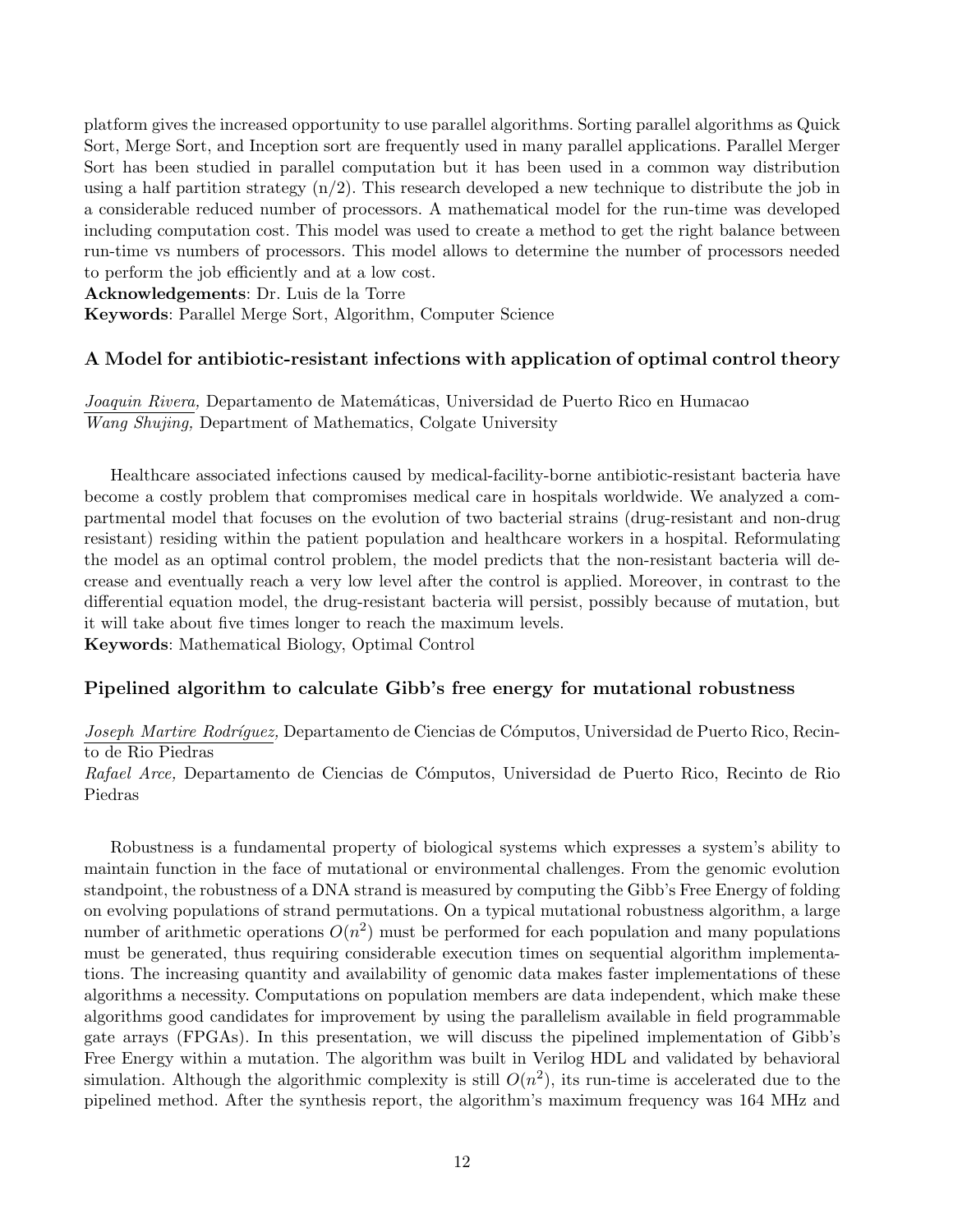used less than 1.6 % of the FPGA Xilinx Virtex 5 LX330 resources. Thus the estimated speedup versus the software solution is 200x.

Acknowledgements: Rafael Arce, Agnes Ramos, Steven Massey, Edusmildo Orozco, Jose Alejandro Keywords: Verilog HDL, FPGA, Pipeline, Hardware, Mutational Robustness

### Competition model between the invasive Sahara Mustard and native plants in the Sonoran Desert

Kyle Dahlin, Department of Mathematics,University of Hawaii Erika Koenig, Department of Mathematics and Statistics, University of Maryland Baltimore County Amanda Laubmeier, Department of Mathematics, University of Arizona Austin Wehn, Department of Mathematics, Arizona State University Karen Ríos-Soto, Department of Mathematical Sciences, University of Puerto Rico Mayaguez

Sahara Mustard (Brassica tournefortii) is an invasive weed that has become widespread throughout the southwestern United States. Its early germination, high fecundity, and dispersal effectiveness augment its ability to outcompete and possibly displace local flora. In this work, we model the dynamics of Sahara Mustard as it competes with winter annuals native to the Sonoran Desert, such as the widespread forb Lepidium lasiocarpum. A discrete-time competition model of plant-plant interactions is constructed to study factors that may affect competition between invasive and native species in favor of the native species. Through a system of non-linear difference equations we quantify each species'seed banks and flowering adult populations over several generations. We take into consideration the dependence of fecundity, survivability, and germination on total annual rainfall. We also examine the effect of seasonal variability on existence of native species in competition with Sahara Mustard. We found that rainfall variability was advantageous to the native population, though the native forbs that compete with Sahara Mustard will likely be reduced in population or driven to extinction in absence of any control strategy.

Keywords: Sahara Mustard, mathematical ecology, difference equations, competition model

### Bose-Einstein condensation, the nonlinear Schrodinger equation, and a central limit theorem

Kay Kirkpatrick, Department of Mathematics, University of Illinois at Urbana-Champaign

Near absolute zero, a gas of quantum particles can condense into an unusual state of matter, called Bose-Einstein condensation (BEC), that behaves like a giant quantum particle. The rigorous connection has recently been made between the physics of the microscopic many-body dynamics and the mathematics of the macroscopic model, the cubic nonlinear Schrodinger equation (NLS). I'll discuss recent progress with Gerard Ben Arous and Benjamin Schlein on a central limit theorem for the quantum many-body dynamics, a step towards large deviations for Bose-Einstein condensation. Acknowledgements: NSF grants DMS-1106770 and OISE-0730136 Keywords: Statistical mechanics, nonlinear PDE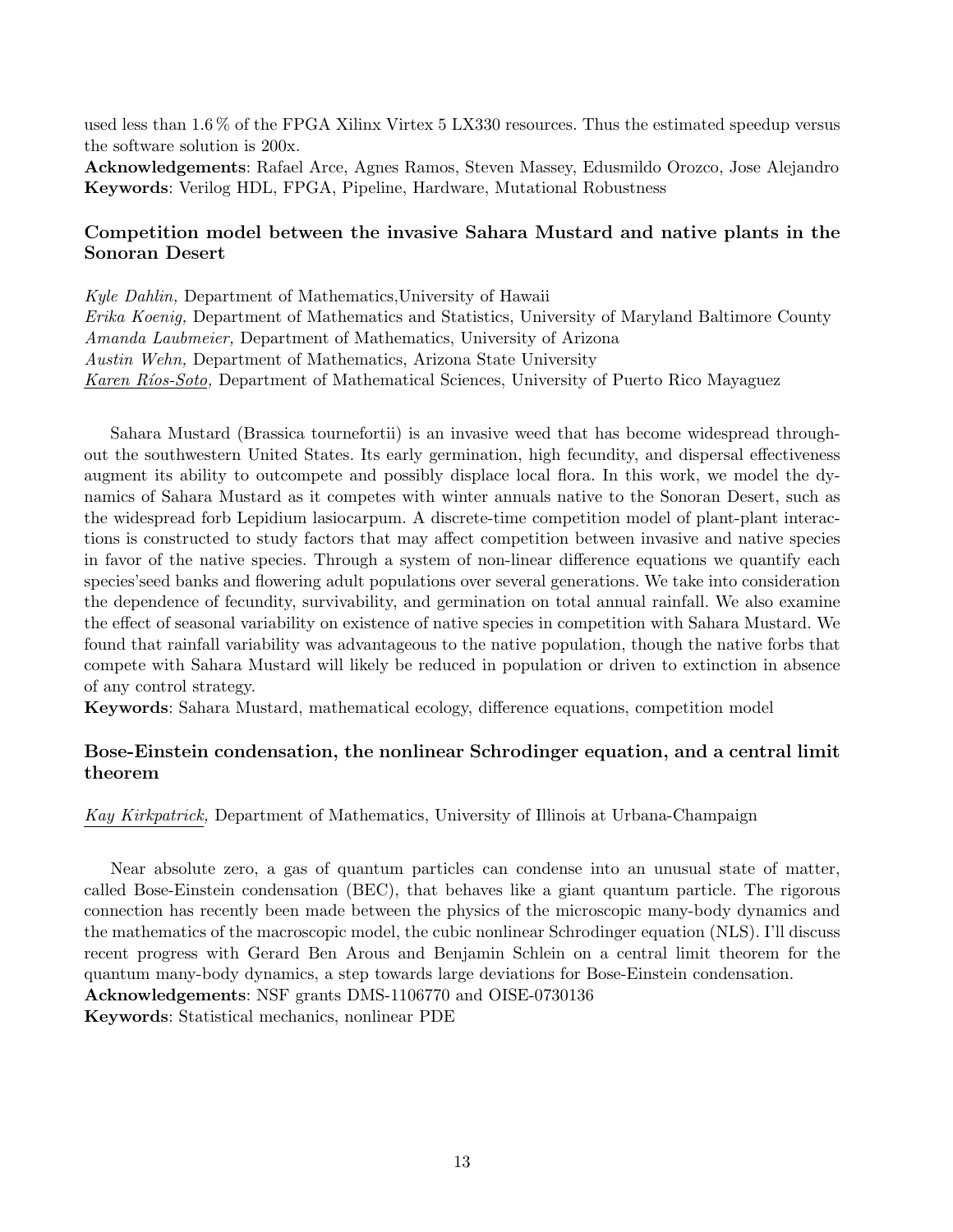### About the bound of the C\* exponential length

Kun Wang, Department of Mathematics, University of Puerto Rico, Rio Piedras

In this talk, we give an example to show that, there is  $u \in C(X) \otimes M_n$  with  $det(u) = 1$  and  $u \sim_h 1$ such that the C<sup>\*</sup> exponential length of u (denoted by  $cel(u)$ ) can not be controlled by  $\pi$ . This example answers a question of N.C. Phillips. Moreover, in simple inductive limit C<sup>∗</sup> -algebras, similar examples exist.

Keywords: C<sup>∗</sup> exponential length

### Asymptotic behavior of the exponential sum of perturbations of symmetric polynomials

Luis Medina, Departamento de Matemáticas, Universidad de Puerto Rico, Río Piedras Francis Castro, Departamento de Matemáticas, Universidad de Puerto Rico, Río Piedras

In this talk we consider perturbations of symmetric boolean functions

$$
\sigma_{n,k_1} + \cdots + \sigma_{n,k_s}
$$

in n-variable and degree  $k_s$ . We compute the asymptotic behavior of boolean functions of the type

$$
\sigma_{n,k_1} + \cdots + \sigma_{n,k_s} + F(X_1,\ldots,X_j)
$$

for  $j$  fixed. In particular, we characterize all the boolean functions of the type

$$
\sigma_{n,k_1} + \cdots + \sigma_{n,k_s} + F(X_1,\ldots,X_j)
$$

that are asymptotic balanced. We also present an algorithm that computes the asymptotic behavior of a family of Boolean functions from one member of the family. Finally, as a byproduct of our results, we provide a relation between the parity of families of sums of binomial coefficients. Keywords: Boolean symmetric functions, asymptotic behavior

### Changing testing statistical hypothesis: from fixed statistical significance to practical significance

Luis Pericchi, Departamento de Matemáticas, Universidad de Puerto Rico Rio Piedras

This presentation is an account of work motivated by the growing dissatisfaction of the scientific community with traditional significance testing, and inspired by Morris DeGroot and Jack Good independent powerful insights: how can we amalgamate frequentist assessments (sensible from an objective viewpoint) with Bayes/Decision sound theory? How can we move from Statistical Significance to Practical Significance?

DeGroot, for simple versus simple hypothesis, proved that if instead of the traditional practice of fixing a Type I error and minimizing a Type II error, a weighted sum of errors is minimized, then the Likelihood Ratio is the criterion and the ratio of weights becomes the (fixed) cutting point. We extend, this reasoning in various directions, for general hypothesis. The main result is: the optimal test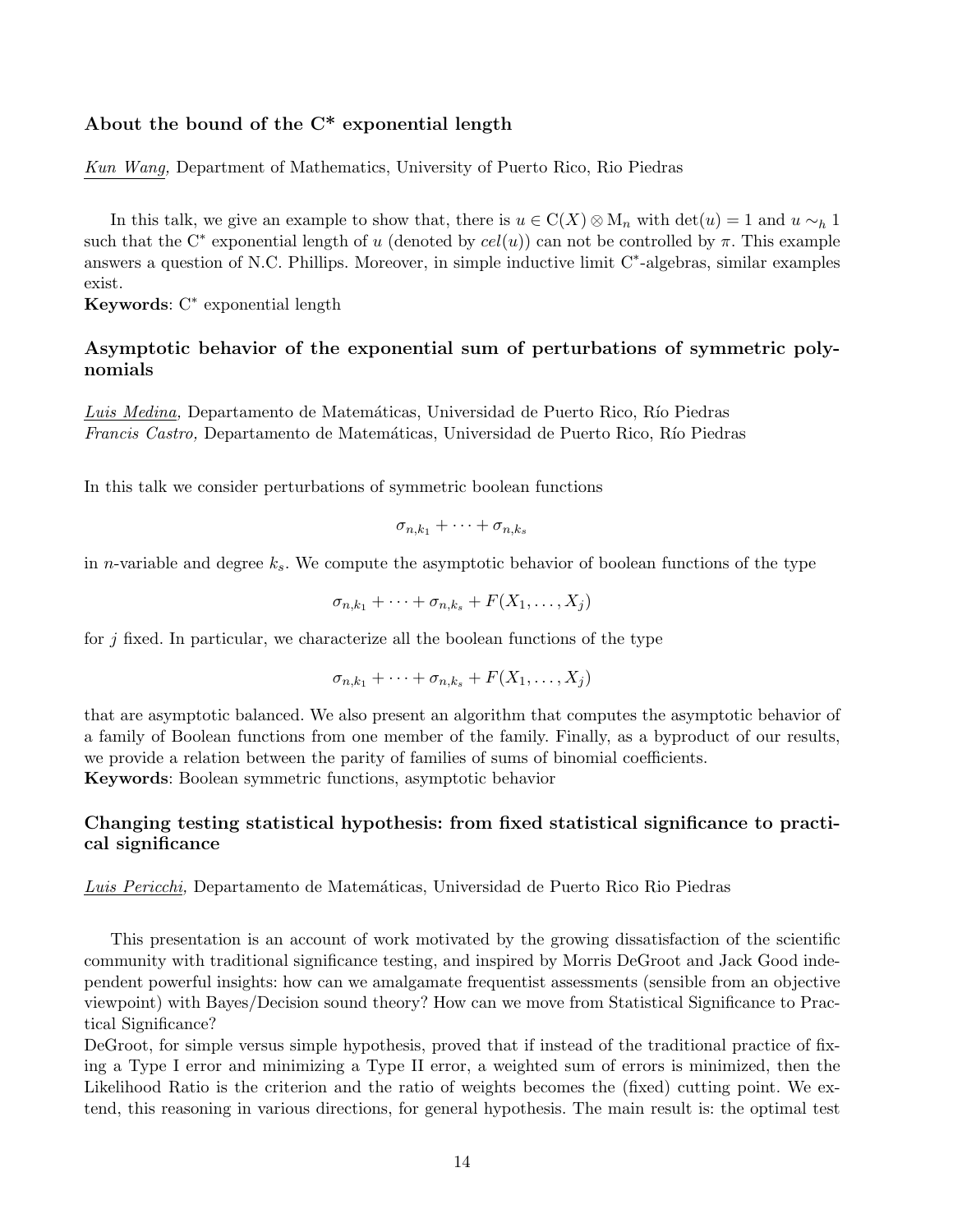is the Bayes Factor and the cutting point is given by the relative weights. Furthermore, the criterion of minimizing weighted errors, obeys automatically the Likelihood Principle, Lindley Paradox disappears and practical and statistical significance are reconciled. Frequentist practice plays a crucial role: the weights of Type I and Type II errors, are assessed by designing a sample size with set Type I and Type II errors in the conceptual design experiment. What most practical statisticians do all the time: designing experiments, we may dig out what are their assessments from their designs.

Acknowledgements: INBRE-NIH and Comprehensive Cancer Center University of Puerto Rico Keywords: Alternative Testing Hypothesis, Practical significance; Statistical significance

### Changing statistical significance as the amount of information changes: the adaptive significance level

María Eglée Pérez Hernández, Department of Mathematics, University of Puerto Rico, Río Piedras campus

Luis Pericchi, Department of Mathematics, University of Puerto Rico, Río Piedras campus

In Statistics, the amount of information varies wildly from problem to problem. Still, the most traditional statistics is anchored in fixed significance levels, and constant tables of evidence to judge p-values. We put forward an "adaptive  $\alpha$ " significance level which adapts with the amount of sample information. Looked in a "dual"manner, we put forward a calibration of p-values which is consistent with a Bayesian/probabilistic interpretation of the evidence, leading to statistical consistency as the information accumulates. Finally, this adaptive alpha can be used to test hypothesis through probability intervals, with a potential radical simplification of Bayesian Testing in simple settings. Acknowledgements: INBRE-NIH and Comprehensive Cancer Center University of Puerto Rico Keywords: Adaptive confidence level, Bayes-non Bayes compromise, p-value calibration

### APN functions against differential attacks

*Moises Delgado Olortegui,* Departamento de Administración de Empresas, Universidad de Puerto Rico, Río Piedras

Linear and differential attacks are algorithms designed to break the security of encryption systems. High non-linear functions called Almost Perfect Non-linear (APN) defined over finite fields are used as components of some cryptographic algorithms (block ciphers). These functions provide high resistance against differential attacks when are used as S-Boxes. In this talk we explain how APN functions work for information security, show some known families of this functions and also state one of the most important open problems in this subject.

Acknowledgements: Roberto Reyes

Keywords: differential attack, block cipher, S-Box, cryptosystem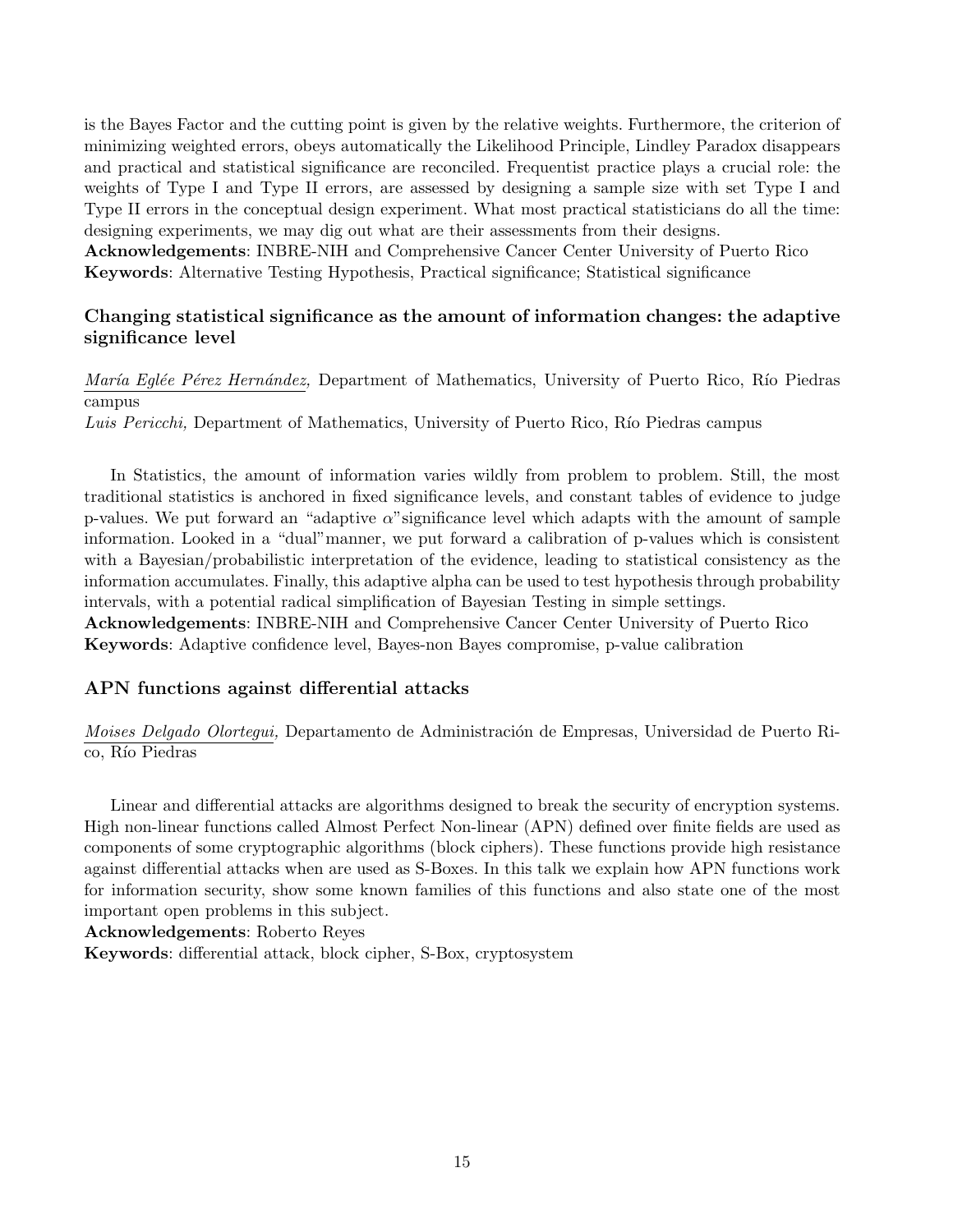### What is the value of  $\lim\limits_{x\to 0^{\circ}}$  $\sin x$  $\overline{x}$ ?

Pablo V. Negrón, Department of Mathematics, University of Puerto Rico at Humacao

If you answer quickly to this question, you might say the value of this limit is one, which is incorrect! However, if you pay attention to details, you might have noticed the sign for degrees in the limit, and probably have correctly answered  $\frac{\pi}{180}$  for the value of the limit. The result that  $\lim_{x\to 0} \frac{\sin x}{x} = 1$ , which requires that x be measured in radians, is essential to get that the derivative of  $\sin x$  is  $\cos x$  (again x in radians). If one does not pay attention to this fact, it is very easy to make mistakes in derivations that could lead to erroneous answers or conclusions. In this talk I will describe two such instances. In the first case, in an article published in the journal *Mathematics Teacher* of December 2005 and having to do with an application of the Lagrange multiplier rule. The other example of computing or applying this limit incorrectly, is on a solution to a related rates problem generated by the test generator on the Pearson website for Purcell et al. calculus book.

Keywords: limits, differentiation, angle measures

### Computer simulations of wavefronts in drosophila embryos

Pablo V. Negrón, Department of Mathematics, University of Puerto Rico at Humacao

In this talk I will outline a collaboration with Andrea Liu (UPENN) which involves the modeling of wavefronts that propagate in Drosophila embryos during mitosis. One of the proposed models by Dr. Liu's group to explain this phenomena is based on mechanical signaling. In this model the embryo membrane is modeled using the equations of elasticity for thin membranes, including the effects of external (dipole type) forces and a damping term. After a brief introduction to the equations for thin membranes and mechanical signaling, I will describe a finite element scheme for the approximate solution of the resulting diffusion type system of partial differential equations. I will present some preliminary results (including a movie) of a computer simulation for the propagation of wavefronts in an ellipsoidal shell.

Acknowledgements: This research was sponsored by the NSF-PREM project of the University of Puerto Rico at Humacao (Grant No. DMR–0934195).

Keywords: wavefronts, drosophila, membranes, mechanical signaling

### Multivariate methods for classifying time series data

Patricia Ordóñez, Department of Computer Science, University of Puerto Rico, Rio Piedras Campus

Tom Armstrong, Department of Computer Science, Wheaton College

Tim Oates, Department of Computer Science, University of Maryland, Baltimore County

We examine two novel multivariate time series representations to classify physiological data of different lengths, Multivariate Bag-of-Patterns and Stacked Bags-of-Patterns. We also borrow techniques from the natural language processing and text mining (e.g., term frequency and inverse document frequency) to improve classification accuracy. We compare how these multivariate representations classify the data compared to extensions of two univariate representations, known as Piecewise Dynamic Time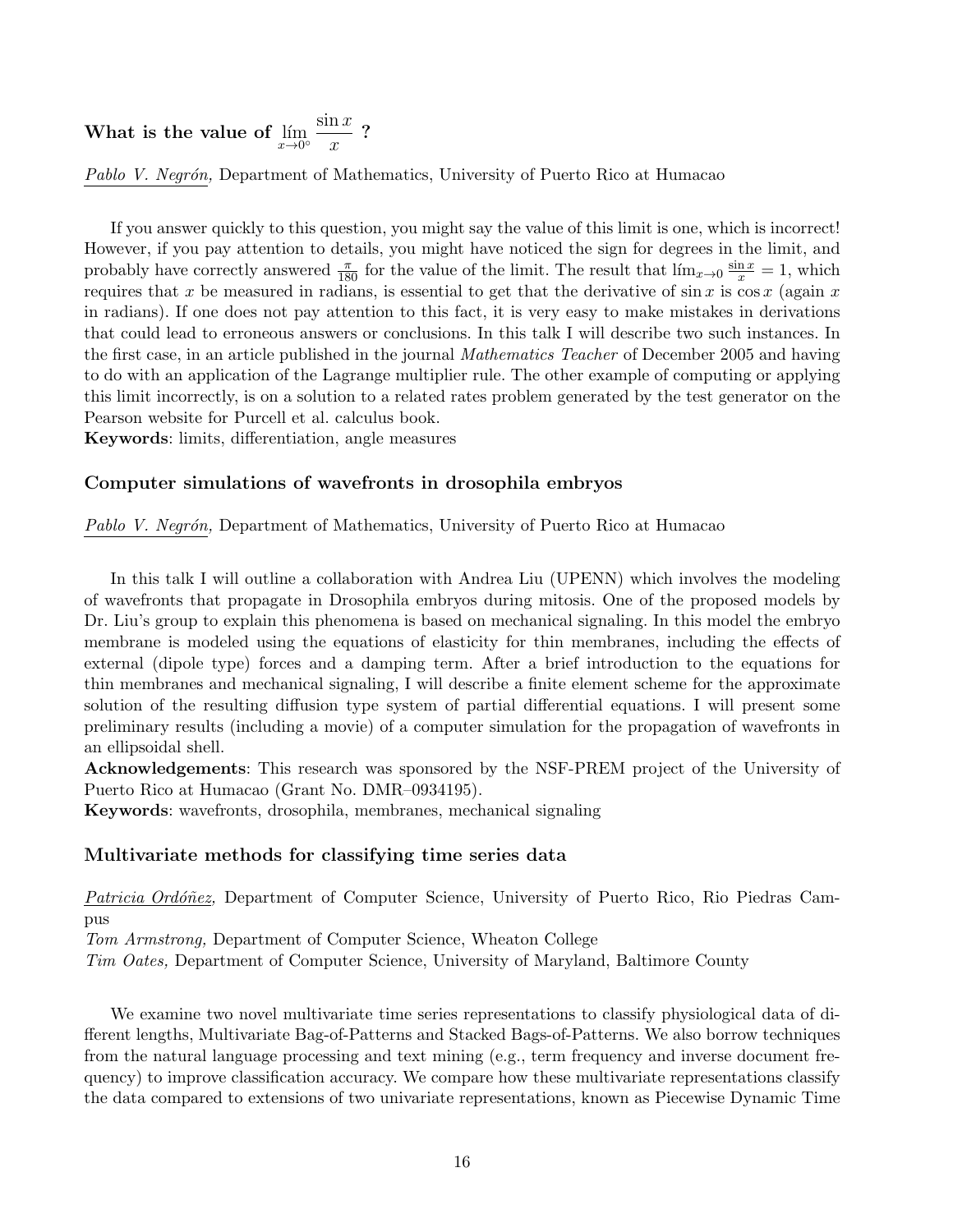Warping and Bag-of-Patterns, into the multivariate domain. We present experimental results on classifying adult patients who have experienced acute episodes of hypotension (AHE) and neonatal patients who have experienced a patent ductus arteriosus (PDA). We also evaluated how these methods fared in classifying robotic sensor data to determine location and direction of the robot and motion capture data to differenciate types of motions to determine whether the methods are generalizable to other domains.

Keywords: Multivariate Time Series Classification

### Compactness of relatively isospectral sets of surfaces

Pierre Albin, Department of Mathematics, University of Illinois at Urbana-Champaign Clara Aldana, Department of Mathematics, Albert Einstein Institute (Max Planck)  $Frefederic Rochon$ , Department of Mathematics, Université du Québec à Montréal

A famous question from the 60s is 'can one hear the shape of a drum?'. That is, can someone with perfect pitch distinguish any two drums purely by listening to them? Mathematically this asks if we can recover the geometry of a surface from the spectrum of its Laplacian. Although the answer is 'no', there are some very interesting positive results. In the 80's it was shown that the set of surfaces with the same spectrum form a compact set. I will discuss joint work with Clara Aldana and Frédéric Rochon regarding the corresponding statement for non-compact surfaces. Keywords: Spectral geometry, geometric analysis

### Factores en la teoría de factorizaciones generalizadas

Reyes Ortiz-Albino, Departamento de Ciencias Matematicas, Universidad de Puerto Rico en Mayaguez

Durante la última decada la teoría de generalización de factorizaciones ó  $\tau$ -factorizaciones ha sido estudiada por varios algebristas tales como Anderson, Zafrullah, Juet, Frazier y Ortiz. Está teoría adem´as de generalizar los resultados particulares en factorizaciones nos provee una herramienta para hallar propiedades en subconjuntos en donde no necesariamente existe una operación definida. Este proyecto presenta una idea de está teoría, pero en particular nos enfocamos en los τ-factores en común que dos elementos distintos de cero y de unidades pueden tener. Presentamos ejemplos donde el máximo  $\tau$ -factor en común no existe y resultados realizados durante 2011 y 2012. Keywords: Factorizaciones, Máximo común factor

### Modelo con retraso y correlación cruzada para predecir la intensidad de la lluvia a corto plazo

Roberto C. Trespalacios, Departamento de Matemáticas, Universidad de Puerto Rico (Mayagüez) Nazario Ramírez Beltrán, Departamento de Ingeniería Industrial, Universidad de Puerto Rico (Mayagüez)

La definición de pronóstico inmediato ha evolucionado a través de los años. Browning (1982), dijo que es una combinación de descripción del tiempo presente más extrapolación de sus tendencias hasta 2 horas hacia delante. A pesar de los grandes avances de las dos últimas décadas en la predicción numérica operacional del tiempo (Wilson et al, 1998), el pronóstico inmediato, bajo técnicas estadísticas, ha mantenido un importante rol en la vigilancia meteorológica; esto se debe, a la poca agilidad que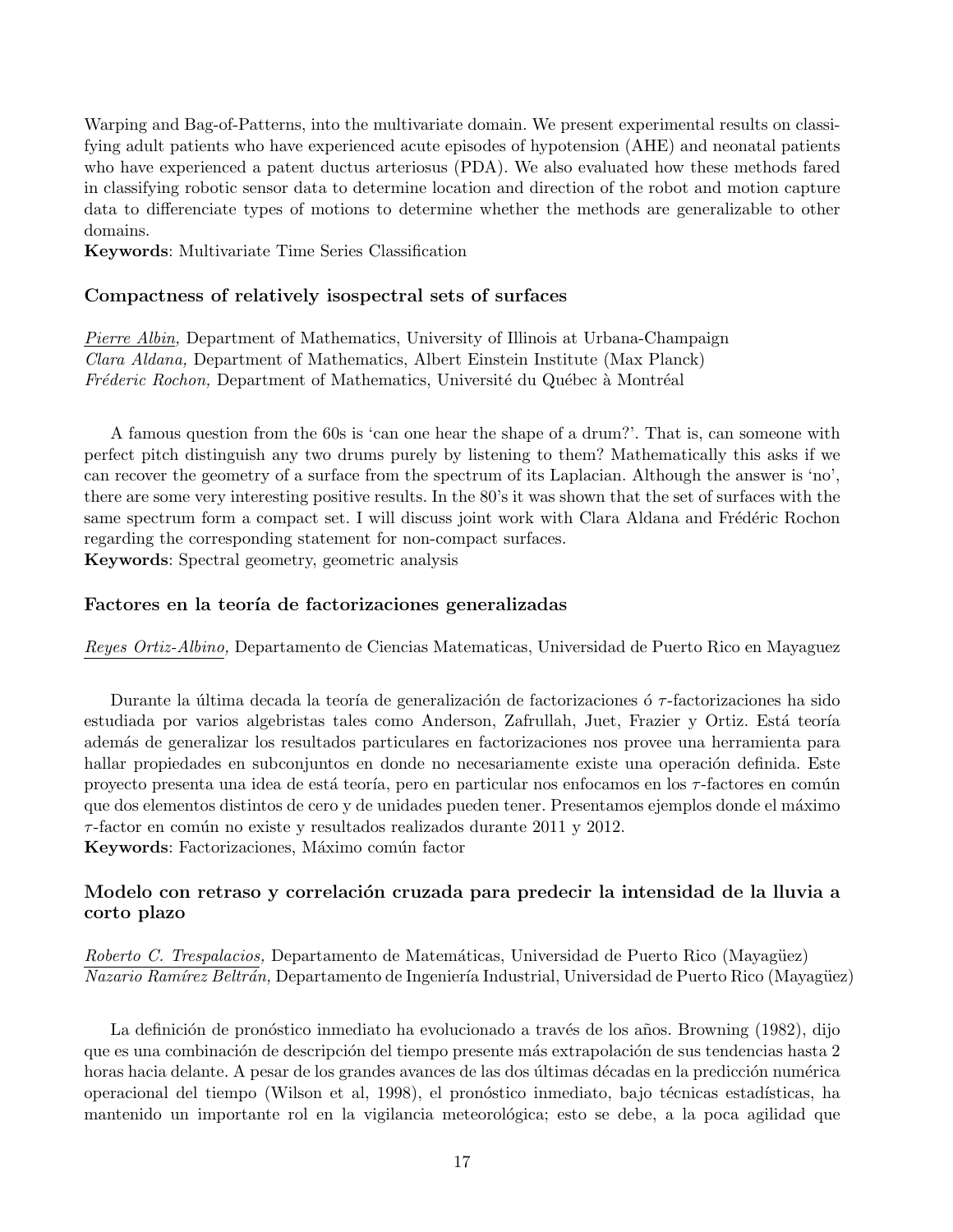presentan los modelos numéricos en las primeras horas para la predicción de los fenómenos atmosféricos. En éste trabajo, exploramos la utilidad de la función de transferencia (Ramírez et al, 2008) como un principio para dar solución al problema de la predicción de la intensidad de la lluvia a corto plazo ( $\lt 2$ horas). De otro lado, utilizamos la correlación cruzada y técnicas de procesamiento de imágenes como m´etodo para encontrar los vectores de desplazamiento de una nube.

Acknowledgements: Al Dr. Nazario Ramírez Beltrán, quien fue mi director de Tesis.

Keywords: Nowcasting, función de transferencia, correlación cruzada

### Finite element modeling of micropolar elastic plates

Roman Kvasov, Computing and Information Science and Engineering PhD Program, University of Puerto Rico at Mayaguez Lev Steinberg, Department of Mathematics, University of Puerto Rico at Mayaguez

In this work we present the Finite Element modeling of micropolar elastic plates. We consider the micropolar plate field equations as an elliptic system of nine differential equations in terms of the kinematic variables based on our recently published enhanced mathematical model for Cosserat plate bending. The system includes an optimal value of the splitting parameter which is the minimizer of the micropolar plate stress energy. We present the efficient algorithm for the estimation of the optimal value of this parameter and discuss the approximations of stress and couple stress components. The numerical algorithm also includes the method for finding the optimal solution of the micropolar plate field equations corresponding to the optimal value of the splitting parameter. The comparison of the numerical values of the vertical deflection for the square plate made of dense polyurethane foam with the analytical solution of the three-dimensional micropolar elasticity confirms the high order of approximation of the three-dimensional (exact) solution. We present the numerical results for plates of different shapes, including shapes with rectangular holes, under different loads.

Acknowledgements: We would like to thank Dr. Paul Castillo, Dr. Robert Acar and Dr. Frederick Just of the University of Puerto Rico at Mayaguez for their collaboration and helpful discussions. Keywords: micropolar elasticity, micropolar plates, finite element method

### Using ontologies to improve document classification with transductive support vector machines

Roxana Karen Aparicio Carrasco, Department of Statistical and Computerized Information Systems, University of Puerto Rico, Rio Piedras Campus

Edgar Acuña Fernandez, Department of Mathematical Sciences, University of Puerto Rico - Mayaguez Campus

Many modern applications of automatic document classification require learning accurately with little training data. The semi-supervised classification technique has been proposed to reduce the manual labeling process. This technique use labeled and unlabeled data for training and it has shown to be effective in many cases. However, the use of unlabeled data for training is not always beneficial and it is difficult to know a priori when it will be work for a particular document collection.

On the other hand, the emergence of web technologies has originated the collaborative development of ontologies. Ontologies are formal, explicit, detailed structures of concepts. In this paper, we propose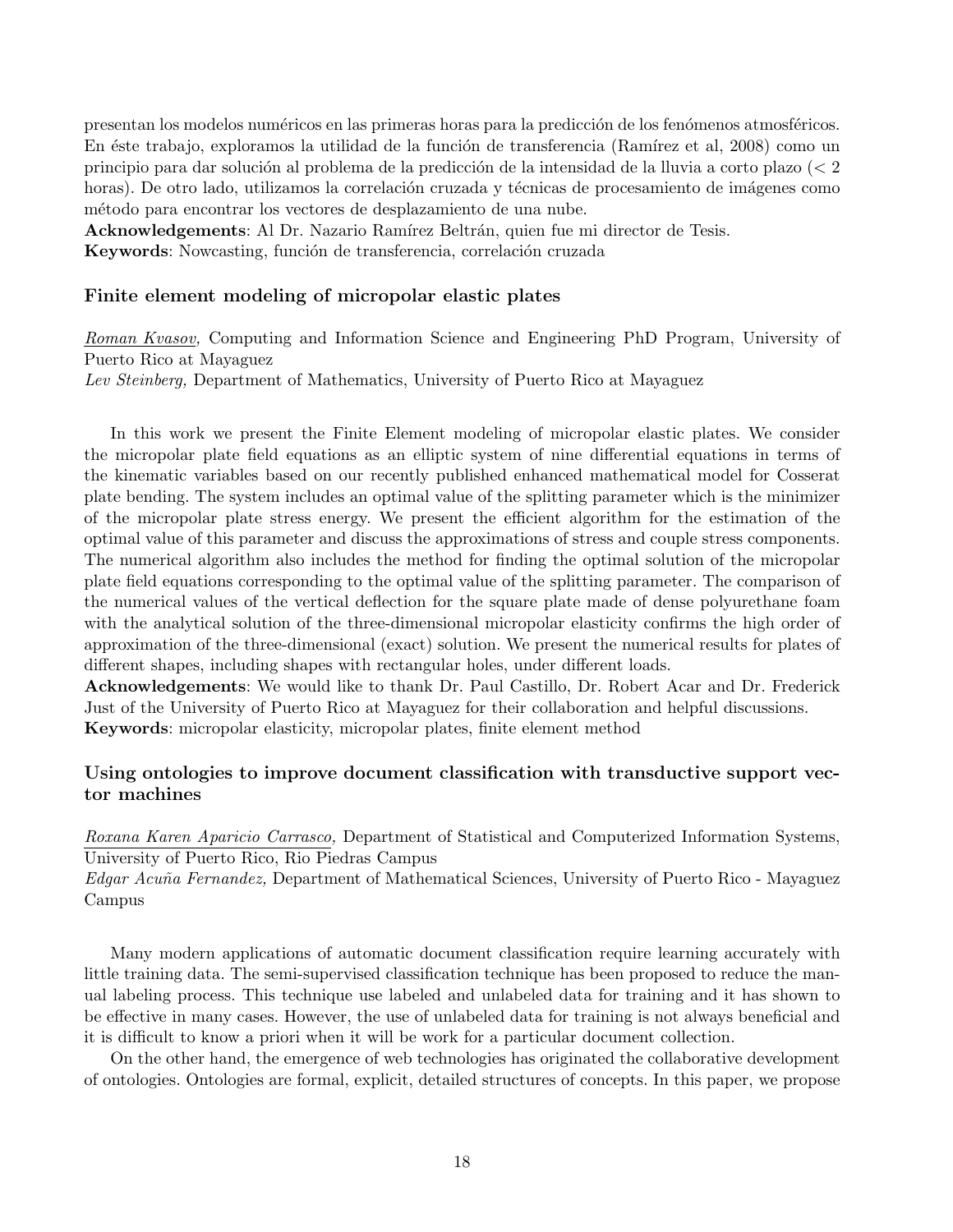the use of ontologies in order to improve the accuracy and efficiency of the semi-supervised document classification.

We used support vector machines, which is one of the most effective algorithms that have been studied for text. Our algorithm enhances the performance of transductive support vector machines through the use of ontologies. We report experimental results applying our algorithm to three different real-world text classification datasets. Our experimental results show an increment of accuracy of 4 % on average and up to 20 % for some datasets, in comparison with the traditional semi-supervised model. Keywords: transductive support vector machines, semi-supervised document classification, ontologies

### Convergence rates for numerical solutions of Markovian switching stochastic differential equations

Son Nguyen, Department of Mathematics, University of Puerto Rico, Rio Piedras George Yin, Department of Mathematics, Wayne State University

We develop numerical approximation algorithms for solutions of stochastic differential equations with Markovian switching. The existing numerical algorithms all use a discrete-time Markov chain for the approximation of the continuous-time Markov chain. In contrast, we generate the continuous-time Markov chain directly, and then use its skeleton process in the approximation algorithm. Focusing on weak approximation, we take a re-embedding approach, and define the approximation and the solution to the switching stochastic differential equation on the same space. In our approximation, we use a sequence of independent and identically distributed (i.i.d.) random variables in lieu of the common practice of using Brownian increments. By virtue of the strong invariance principle, we ascertain rates of convergence in the pathwise sense for the weak approximation scheme.

Keywords: Stochastic differential equation, Numerical method, Pathwise weak approximation, Strong invariance principle

### An´alisis Bayesiano de un modelo lineal mixto para medir el impacto del cambio clim´atico en el rendimiento del frijol para el a˜no 2030 a nivel mundial

Velcy Rosario Palomino Lescano, Administración de Empresas - Instituto de Estadística, Universidad de Puerto Rico - Rio Piedras

Dámaris Santana Morant, Departamento de Ciencias Matemáticas, Universidad de Puerto Rico -Mayaguez

Timothy Porch, Departamento de Ciencias Matemáticas, Universidad de Puerto Rico - Mayaguez

Estudiamos el efecto del cambio climático en el rendimiento del frijol (Phaseolus vulgaris L.). Este análisis fue desarrollado incorporando las proyecciones del clima futuro por país para los períodos de cultivo del frijol representados en los calendarios de Sacks (2010). Modelamos el clima futuro por país usando el método planteado por Tebaldi y Sansó (2008), y estimamos la distribución predictiva conjunta de temperatura y precipitación. Luego, estudiamos el efecto de temperatura y precipitación en el rendimiento del frijol mediante un an´alisis Bayesiano de un modelo lineal mixto. Los resultados predicen incrementos en la temperatura que tendr´an efectos negativos en el rendimiento del frijol en la mayoría de los países para el año 2030.

Acknowledgements: A la Dra. Dámaris Santana que fue mi asesora de tesis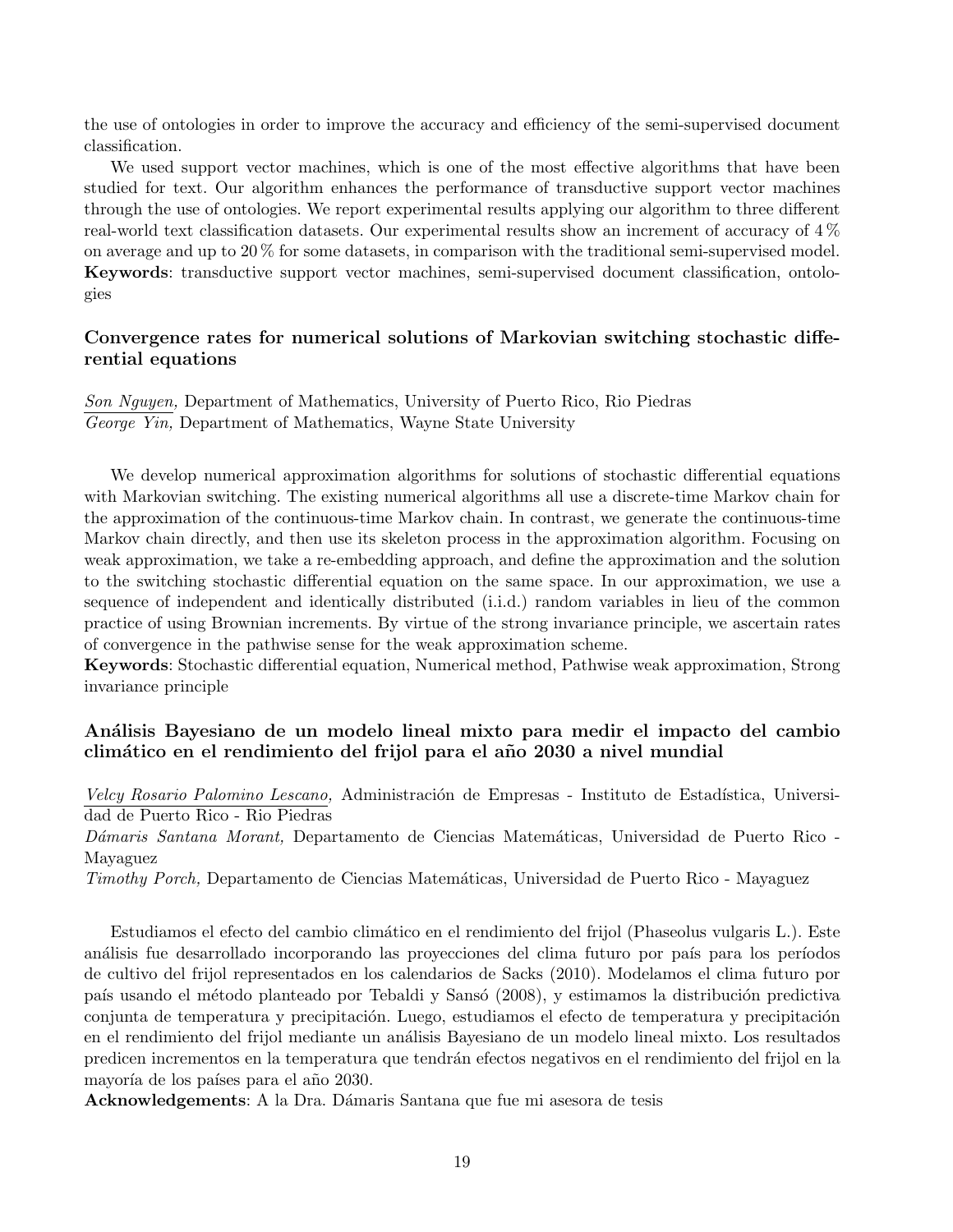Keywords: An´alisis Bayesiano, Impacto del cambio clim´atico, Modelo lineal mixto, Rendimiento del frijol

### Solución de problemas matemáticos aplicados a la administración de empresas integrando el uso de la calculadora gráfica

Wanda Velázquez, Instituto de Estadísticas y Sistemas Computadorizados de Información, Universidad de Puerto Rico, Recinto de Río Piedras

En el estudio se investigaron los procesos de pensamiento de los estudiantes cuando resuelven problemas matemáticos aplicados a la administración de empresas y tienen disponible la calculadora gráfica. El diseño se fundamenta en un estudio de caso múltiple en el cual participaron estudiantes que tomaron el curso Métodos Cuantitativos para Administración de Empresas I (MECU 3031) en la Facultad de Administración de Empresas de la Universidad de Puerto Rico, Recinto de Río Piedras, durante el primer semestre 2011-2012. Se realizaron entrevistas estructuradas con cada uno de los estudiantes en momentos diferentes. Se transcribieron las verbalizaciones de los estudiantes y se usaron categorías para analizar los datos. Se analizaron los documentos escritos por los estudiantes participantes durante las sesiones de entrevistas y las anotaciones de la investigadora mediante las observaciones. De los hallazgos se sostiene que la calculadora gráfica es una herramienta útil para la solución de problemas matemáticos aplicados a la administración de empresas. En algunas ocasiones donde los estudiantes tuvieron dificultad en los procesos de solucionar el problema, el uso de la calculadora gráfica les ayudó a detectar el error y proseguir hasta resolver efectivamente el mismo.

Keywords: technology, graphing calculator, mathematic, problem solving, business administration, precalculus

## 5. Resúmenes de afiches (posters)

### Conteo de  $\tau_n$ -factores

Angel Figueroa Rosado, Department of Mathematics, University of Puerto Rico-Mayaguez Campus Reyes M. Ortiz-Albino, Department of Mathematics, University of Puerto Rico-Mayaguez Campus

La función  $T(x)$  es una de muchas funciones aritméticas a las cuales se le han dado un mayor énfasis para el estudio de los divisores de un entero positivo. Este proyecto intenta extender esta definición a los productos modulares o  $\tau_n$ -productos. En este reporte preliminar se presenta la caracterización completa de dicha extensión cuando  $n = 0, 1, 2, 3, 4$ .

Acknowledgements: Reyes M. Ortiz-Albino

Keywords: Number Theory, Tau Function, Tau Factorizations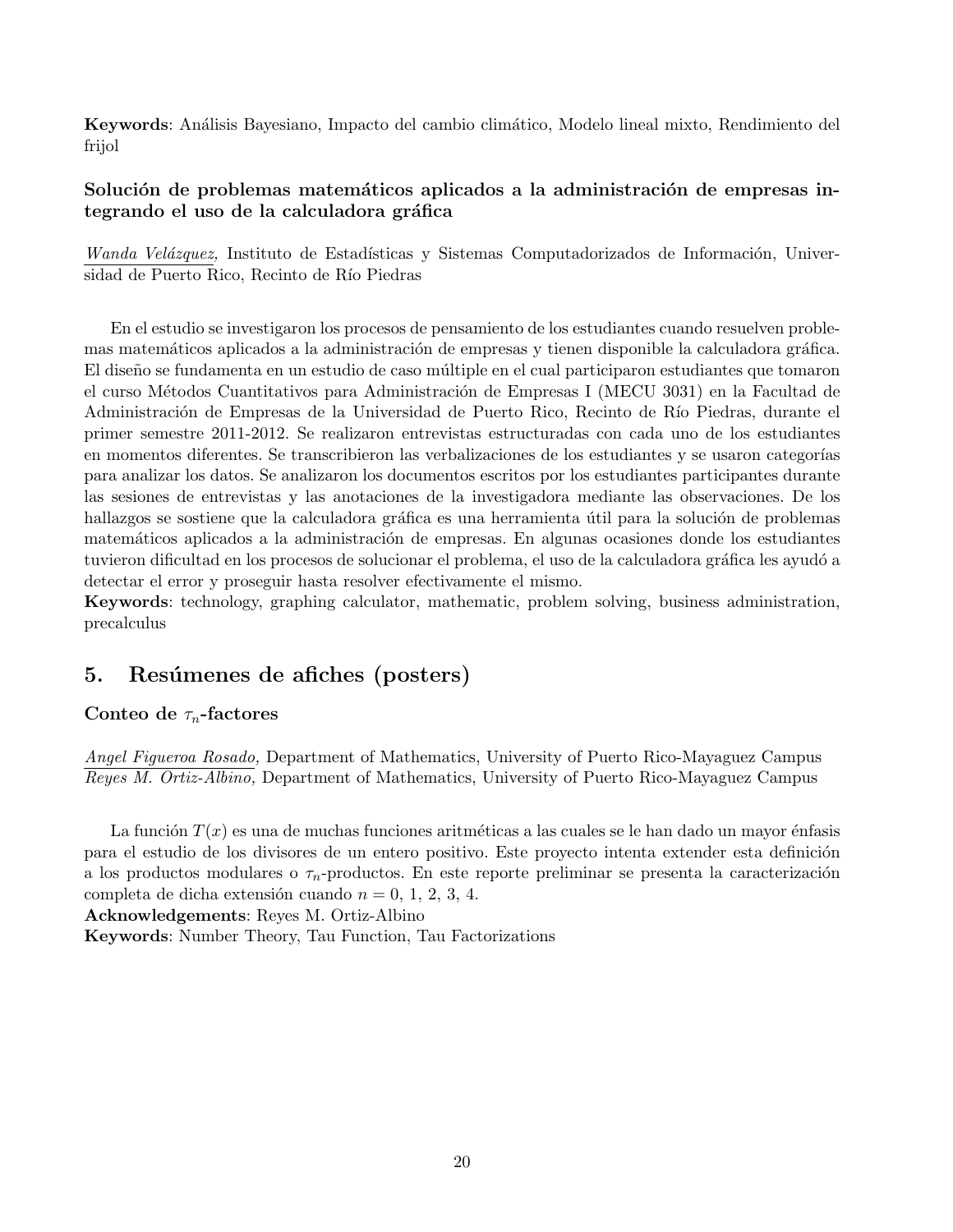### A first approach to study soluble reactive phosphorus (SRP) dynamics in Laguna Cartagena using software Stella (V8) and ordinary differential equations

Brenda C. Torres-Velásquez, Department of Environmental Sciences, Mathematics, Universidad del Turabo

Yashira Sánchez-Colón, Department of Environmental Sciences, Universidad del Turabo

Marlio Paredes-Gutiérrez, Department of Environmental Sciences, Mathematics, Universidad del Turabo Fred Schaffner, Department of Environmental Sciences, Universidad del Turabo

Laguna Cartagena (LC) is a tropical freshwater wetland located in southwestern Puerto Rico impacted by unnaturally high nutrient loading, particularly phosphorus, since the latter half of the 20th century. Eutrophication leads to excessive plant productivity that contributes to wildlife habitat degradation and enhanced greenhouse gas (methane) emissions. A first step in this analysis was the documentation of phosphorus dynamics within the lagoon using real field and laboratory data. The primary variables for this analysis are Soluble Reactive Phosphorus (SRP) concentrations taken from samples of water entering and exiting LC at its inlet and outlet points, and at three locations in the western, eastern and center sectors of the lagoon. Samples for all 5 sites were collected in triplicate on 18 occasions from August 2010 to September 2011. STELLA (v8) was used to model SRP dynamics based on the net amount of  $SRP$  (ug/L)in the system using a stock block, and two main unidirectional flows to describe the SRP concentrations that enter and exit the system. Real data were included in two converters that provide information on the main flows. Ordinary differential equations are developed and modeling results are compared with real data from within Laguna Cartagena.

Keywords: Eutrophication, Internal eutrophication; P source dynamics; P sink dynamics; SRP (Soluble Reactive Phosphorus); TP (Total Phosphorus), STELLA Software, Ordinary Differential Equations

### Biological reaction network modeling and simulation with stochastic differential equations

Edgardo Vazquez-Rodriguez, Departamento de Ciencias y Tecnología, Universidad Metropolitana

Ana Ferreira, Department of Electrical Engineering and Computer Science, University of California-Berkeley

Justin Hsia, Department of Electrical Engineering and Computer Science, University of California-Berkeley

The field of synthetic biology is progressing as biologist and theorists collaborate to engineer new systems that either mimic phenomenon found in nature or demonstrate other useful behaviours. Biochemical reactions are inherently stochastic and this necessitates the use of Monte Carlo simulations before any effort to proceed with experimental implementations. However, there is often a large disconnect between these Monte Carlo simulations and the deterministic models on which the designs and analysis are usually based. In this project, we will examine the spectrum of modeling and simulation techniques between ordinary differential equations (ODEs) and Monte Carlo simulations, in particular focusing on stochastic differential equations (SDEs) using the Langevin approximation. The application goal will be quenched oscillator networks, a new class of patterning system in gene expression. Acknowledgements: National Science Foundation; Murat Arcak PhD; Juan Arratia PhD Keywords: Biological Reactions, Network Modeling, Stochastic Differential Equations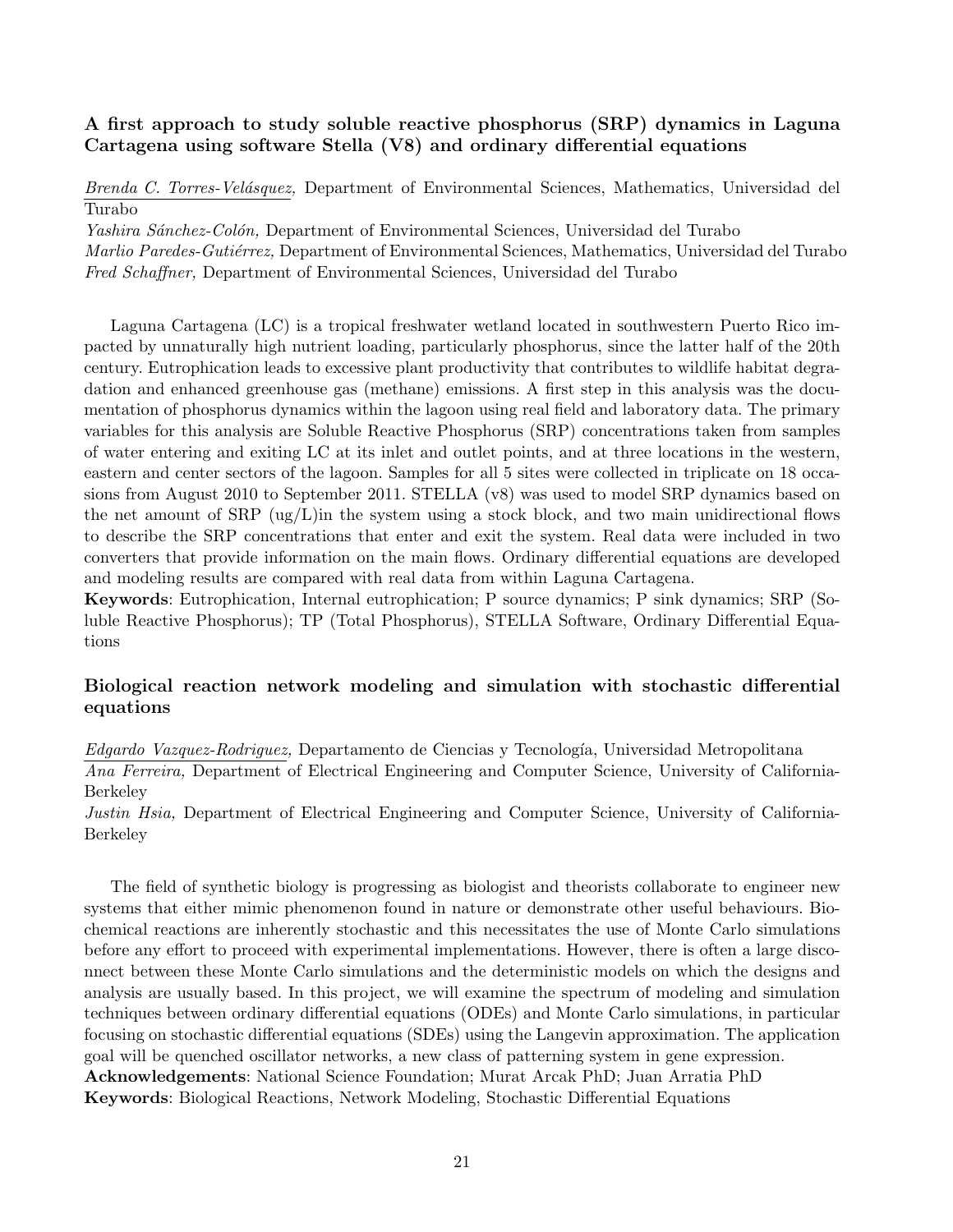### Flexible and protective bio-inspired armor systems

Eduan Martinez-Soto, AGMUS Institute of Mathematics, Universidad Metropolitana Stephan Rudikh, Mechanical Engineering Department, Massachusetts Institute of Technology Mary Boyce, Mechanical Engineering Department, Massachusetts Institute of Technology

The understanding of mechanics of composites plays an important role in the design of protective structures. In this work we specifically focus on biologically inspired scale-armors presented at fishes. The aim of this research is to identify optimal geometrical arrangements that can gain flexibility and protection. These systems are characterized by volume fractions, geometrical parameters, and mechanical properties, among others. To this end, we develop finite elements (FE) based in code and analyze different configurations. In parallel, an analytical model is developed. These approaches shed light on the governing parameters and their role in overall material performance. Next, these findings are compared with the experimental results of 3D printed prototypes. This research will enable a good understanding of the complex structure and help in the future of protective materials at macroscopic level, for example help in the development of more tough and flexible human body armors. The results of these experimental, numerical and analytical methods will be presented.

Keywords: flexibility, protection, geometrical arrays, layered materials

### On parallel methods for classifying time series data

Edwardo S. Rivera Hazim, Department of Computer Science, University of Puerto Rico, Rio Piedras Campus

Edusmildo Orozco, Department of Computer Science, University of Puerto Rico, Rio Piedras Campus Patricia Ordóñez, Department of Computer Science, University of Puerto Rico, Rio Piedras Campus

Data mining algorithms are crucial in the analysis of many real data-intensive problems. Due to its high accuracy and low memory storage requirements, the Symbolic Aggregate Approximation (SAX) algorithm is being used widely by researchers to analyze time series and streaming data. Fields such as biomedical informatics uses SAX to process physiological data. Previous work done by P. Ordóñez et. al. has shown that it is possible to classify a patient's data by creating two representations of multivariate time series that compare physiological data of varying lengths by using a combination of SAX, the Bag-of-Patterns algorithm (BoP) and a k nearest-neighbors distance algorithm. To our knowledge, parallel implementations for these algorithms have not been proposed yet. In this work, we study SAX and BoP for univariate data and discuss possible opportunities of parallelization in different architectures with the aim of extending our formulations to multivariate time series data in healthcare. Keywords: SAX, BoP, data mining, biomedical informatics, parallel algorithms

### Función de Euler para  $\tau_n$ -factorizaciones

F'élix Pabón Rodríquez, Departamento de Matemáticas, Universidad de Puerto Rico - Recinto de Mayagüez Reyes M. Ortiz-Albino, Departamento de Matemáticas, Universidad de Puerto Rico - Recinto de Mayagüez

En teoría de números, la Función de Euler,  $\phi(x)$ , es una función que determina la cantidad de factores menores y relativamente primos al entero positivo x. En este proyecto, definimos la misma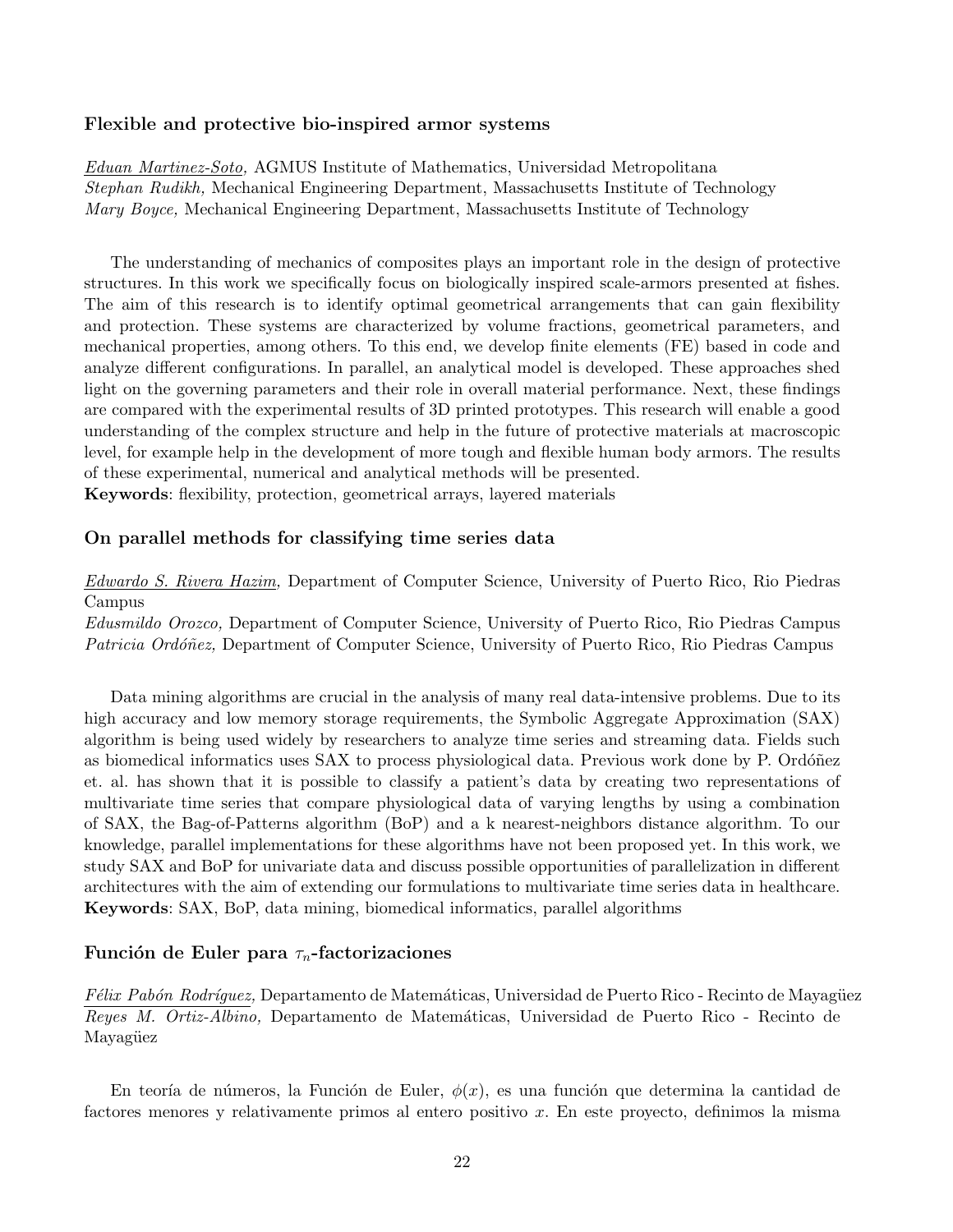idea, pero en la teoría de  $\tau_n$ -factorizaciones o factorizaciones modulares. Se ha caracterizado la Función de Euler para las  $\tau_n$ -factorizaciones, en los casos  $n = 0, 1, 2, 3, y, 4$ , y se presentan algunas fórmulas. Esto es un trabajo en progreso, que intenta definir la fórmula que describa la Función de Euler en la teoría de  $\tau_n$ -factorizaciones para  $n \geq 5$ .

Acknowledgements: Reyes M. Ortiz-Albino

Keywords: Teoría de Números, Función de Euler, Factorizaciones

### Web implementation of the spinning cube of potential doom for netflow data analysis

*Jhensen Grullón Sanabria*, Departamento de Ciencias de Cómputos, Universidad de Puerto Rico Recinto de Rio Piedras

José R. Ortiz Ubarri, Departamento de Ciencias de Cómputos, Universidad de Puerto Rico Recinto de Rio Piedras

Eric D. Santos Rosa, Departamento de Ciencias de C´omputos, Universidad de Puerto Rico Recinto de Rio Piedras

The monitoring and analysis of computer networks to detect abnormal network behavior is a complex task for network administrators, which can not be accomplished without the aid of visualization analytics. In this work, we present a web based implementation of the three dimensional cube known as the Spinning Cube of Potential Doom using WebGL and the Three.js library. With this implementation our goal is to provide an easy to use and access cube interface, without the need to install and configure additional graphic software in a single machine. This application allows the system administrators to visualize distinct network events such as network and port scanning. In our current implementation we use data from NetFlows stored in a remote server, and provide the system administrator with a control panel that allows the selection of past data, and filtering by networks classes. The computing needed for the filtering and parsing of the data is done in the server side, the web browser is only used for the visualization.

Acknowledgements: Dr. Humberto Ortiz Zuazaga

Keywords: network security, visual analytics, data manipulation

### Design of a programming framework for education in computer programming

Jonathan Vélez, Department of Computer Science, University of Puerto Rico at Río Piedras José Ortiz Ubarri, Department of Computer Science, University of Puerto Rico at Río Piedras

Many students come into the field of computer science with many misconceptions of what computer science is about. For example many students enroll in computer science thinking it is all about web development or developing video games. Sometimes it is hard for new students to stay in computer science, because in the introductory courses, they are immediately faced with something different to what they expect.

The goal of this project is to give the students meaningful and engaging results for every basic concept that they learn in the introduction to programming course. We are developing laboratory experiences where we provide almost complete libraries and source code that the students are intended to solve and complete with some new programming concept that they have recently learned in the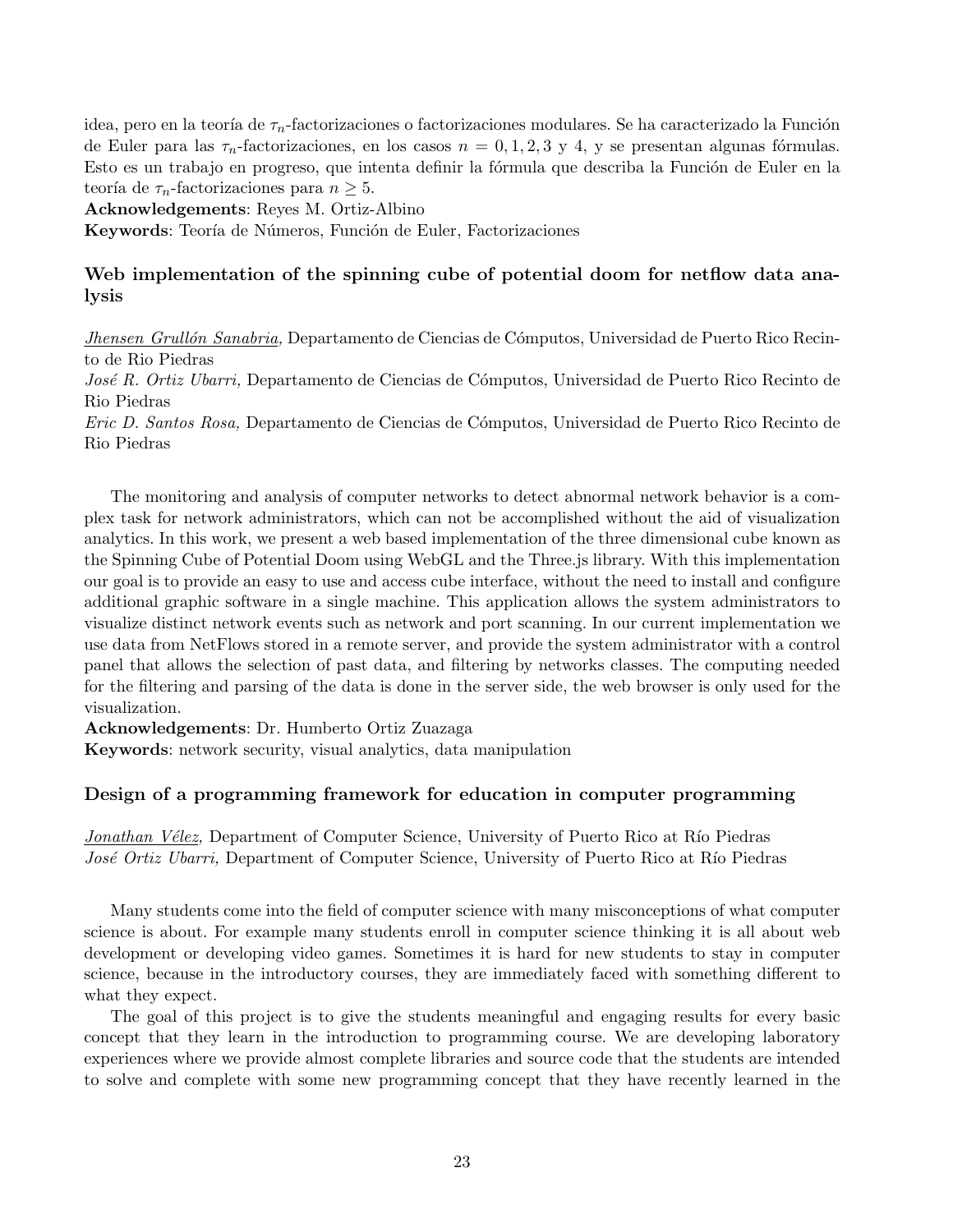course. We want the students to learn that computer science is a highly applicable field, and ensure that they will get actively engaged in the introduction to programming course.

In this work we present three projects towards our goal, one of them is an avatar creator program where the student is expected to apply the concept of selection structures for each part of the body of the avatar. The second project is a domino game where students are expected to develop a function with the algorithm of a playing strategy to compete with the strategies of other students and then compare what playing strategy is the best. And the third project is an image editor where the student is expected to apply the concept of nested loops in order to implement simple image manipulation algorithms.

Keywords: students, programming, education

### Non planar mirror arrays for the collection of sun light

Josean Velázquez, Petra Mercado High School

Pablo V. Negrón, Department of Mathematics, University of Puerto Rico at Humacao Errol Montes-Pizarro, Department of Mathematics and Physics, University of Puerto Rico at Cayey

An array of mirrors that directs or reflects sun light onto a collector tower is called a *heliostat*. Heliostats have successfully been employed in several countries (Spain and US) as a means of generating clean renewable energy. The usual arrays of heliostat mirrors, have them set in a kind of semi-circular planar arrangement, each mirror facing to the collecting tower. Recently it has been found that if the mirrors are arranged in a pattern reminiscent to the way leaves arrange in many plants (and related to the golden ratio), then the efficiency of the heliostat is greatly increased. In this project we study whether such arrangements or others increase efficiency as well, but in non planar arrangements of mirrors. We consider the special case in which the incident light rays, the collector tower, and the normal directions to the mirrors, all lie in the same plane. After finding an expression for the total collected light by the tower in terms of the geometrical parameters of the mirror array (distances from the tower, heights, inclinations), we use a nonlinear optimization computer package to determine the values of these parameters that maximize the total collected light.

Acknowledgements: This research was sponsored in part (Velázquez and Negrón-Marrero) by the NSF–PREM project of the University of Puerto Rico at Humacao (Grant No. DMR–0934195). Keywords: heliostat, renewable energy, golden ratio, optimization

### Mathematical analysis of runtime complexity of sorting algorithms on a Spartan 6 SP605 FPGA

Joseph Colón Villers, School of Science and Technology, Universidad Metropolitana Luis De la Torre, School of Science and Technology, Universidad Metropolitana

As of today, sorting is still one of the most studied and practiced topic in computer programming. In addition, advances in technology have made sorting easier, faster, and more precise. However, the problem has always been choosing the fastest and most efficient device and sorting algorithm. Past investigations have revealed that sorting with microprocessors is better, faster, and more precise- even though not much- over sorting with Field Programmable Gate Arrays (FPGAs), due to Hertz (Hz) capacity. On the other hand, the FPGA has an advantage: it does one work at a time, and it does it fast. This work compares the performance of five sorting algorithms (Quicksort, Heap Sort, Merge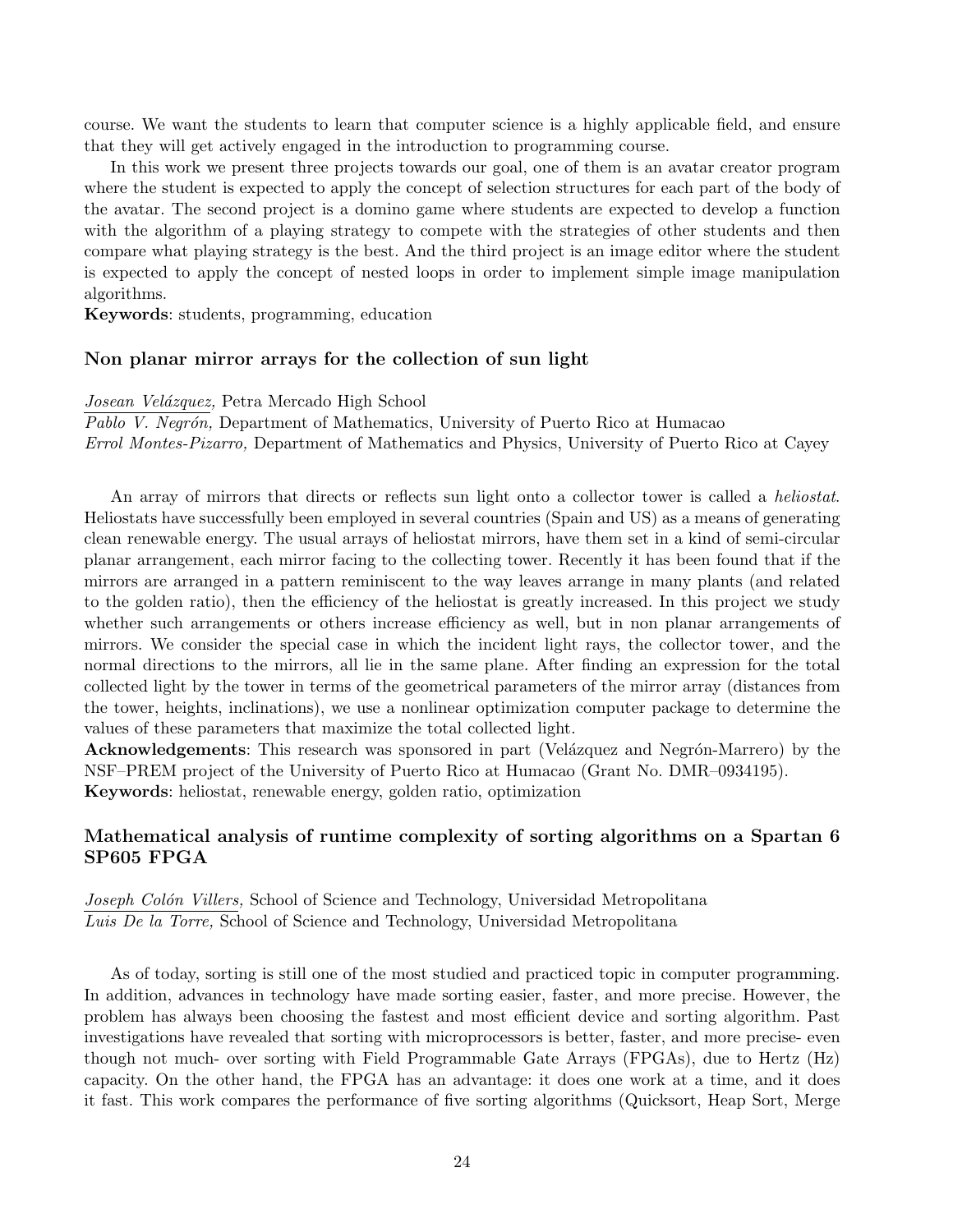Sort, Bitonic Sort and Radix Sort) using the Spartan 6 FPGA versus a common desktop computer. Each code was implemented in VHDL and C languages. The runtime of the sorting algorithms on both devices is comparable, while the Hz capacity is not (the ratio of FPGA:Processor is 2:21). It is expected that a FPGA with higher Hz capacity should outperform the processor.

Acknowledgements: SACNAS

Keywords: Sorting Algorithms, FPGA, Runtime Complexity

### Mapping the genetic regulation of gene expression in a rat model of metabolic syndrome

Kamil Suliveres, Department of Biomathematics, Universidad Metropolitana

The metabolic syndrome (MetS) is characterized by obesity, dyslipidemia, hypertension, and insulin resistance and is a major risk factor for cardiovascular disease. Using rat models of MetS (LH and LN strains), we aim to map both physiological and transcriptional regulation underlying the syndrome. To identify genetic loci influencing phenotypes underlying MetS, we performed a genome wide scan by using R/QTL in an F2 intercross between LH and LN. This study reports the mapping of gene expression, or expression (e)QTL, using the  $R/eQTL$  package. We performed RNA-seq in livers from 36 individuals from the intercross to identify the eQTLs. Linkage analyses identified eQTL with significant logarithm of odds (lod) scores. Permutation tests were performed, which determined genome-wide lod threshold at  $5\%$  significance was 3.89 and at  $1\%$  significance was 4.82. We analyzed the R-square correlation between SNP genotype and gene expression phenotype for each gene. We identified 75 eQTL at 1 % significance and 126 eQTL at 5 % located on 16 of 20 rat chromosomes. Often several SNPs in a single QTL interval are significant for the same gene. We are investigating an eQTL on rat chromosome 17 that regulates the expression of multiple genes. It is possible that these genes share a common transcription factor which is affected by genetic variation on chromosome 17. eQTLs are genetic loci likely to be that influence precursor pathways and cofactors of the metabolic syndrome. Identifying these in the rat could lead to translational studies to determine their role in the human MetS.

### Acknowledgements:

Keywords: metabolism, genetic variation

### Efficient haplotype assembly: HapCut vs a new algorithm

Laura López Cruz, Departamento de Matemática, UPRM

Adrian Vladu, Department of Mathematics, Massachusetts Institute of Technology Jonathan Kelner, Department of Mathematics, Massachusetts Institute of Technology

The determination of DNA sequences in individuals can help track gene expression patterns and consequently varying susceptibility to a disease. A method to obtain DNA information is using sequencing technologies to read DNA fragments and reconstruct combinations of alleles, known as haplotypes. DNA reads contain errors and gaps. The reconstruction of the DNA sequence is modeled into an optimization problem called the Haplotype Assembly Problem, which is known to be NP-hard. The HapCut algorithm uses an approach based on computing maximum cuts in certain graphs derived from the sequenced fragments. Because HapCut works by initially generating a random haplotype and performing local moves to improve the haplotype, its running time is significantly long. Choosing a random entry from a gapless data set as haplotype provides a 2-approximation and reduces the running time of the